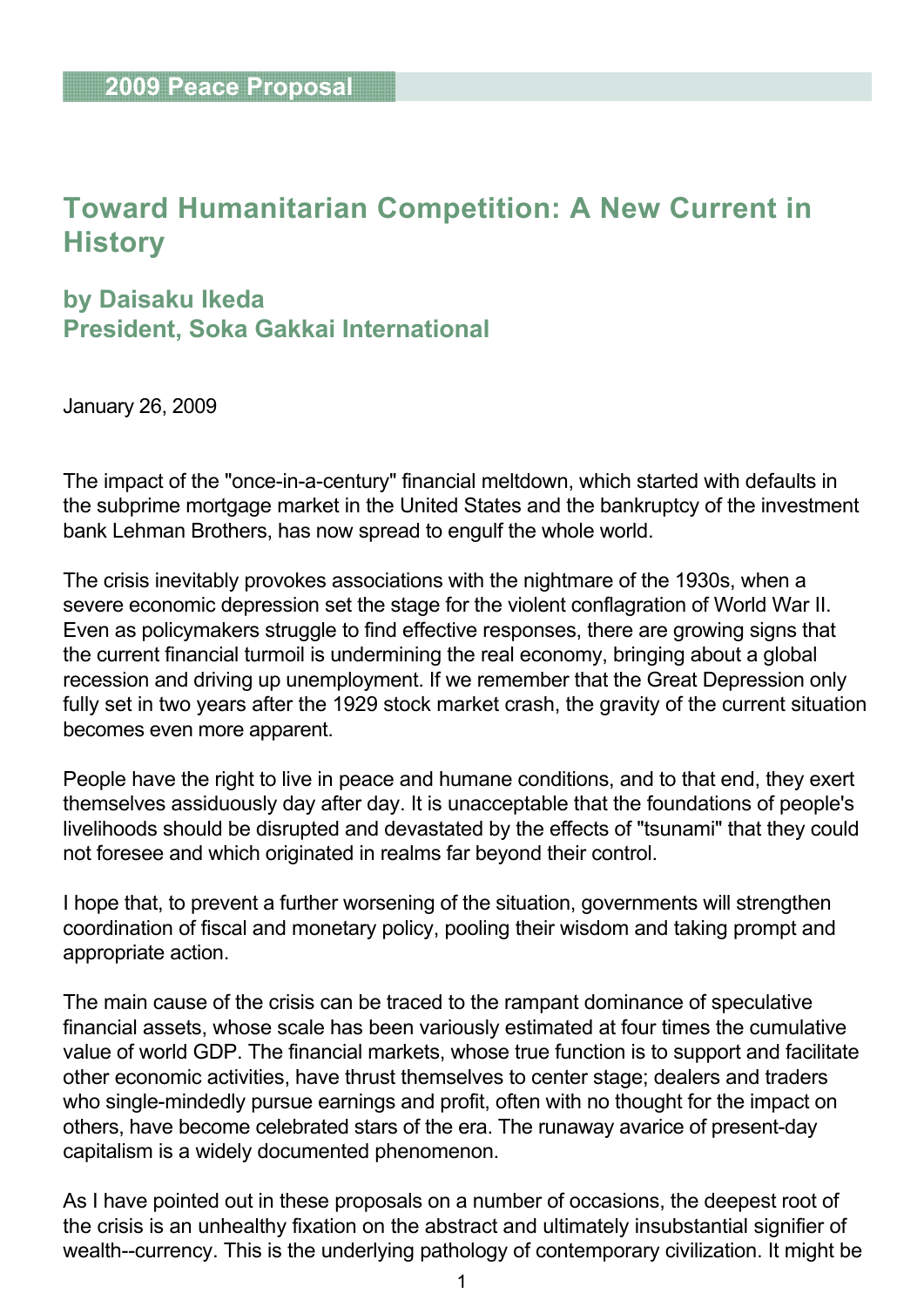wealth--currency. This is the underlying pathology of contemporary civilization. It might be underlying pathology of contemporary civilization. It might be underlying pathology of contemporary civilization. It might be un stated figuratively that the hopes people embraced for a post-Cold War non-ideological world have disappeared into the sneering maw of all-conquering Mammon.

Currency itself--the scraps of paper and metal and, most recently, bits of electronic information that rule market economies--has, of course, virtually no use value; it has only exchange value. And exchange value stands on the foundation of understanding and agreement among people; in essence, currency is both abstract and anonymous. The financial markets divest it of any meaningful connection to concrete (and therefore finite) goods and services; thus, as an object of human desire, it has no real or inherent limits. Herein lies the particular characteristic, the fateful pathology, of our fixation on currency.

The ceaseless pursuit of efficiency in order to raise profits, coupled with the instability of currency lacking a basis in the real economy--these two elements indeed represent the state of market economies that have developed around the axis of the unfettered economic activities of individuals. It is this that has led the economist Katsuhito Iwai to note the "fundamental incompatibility" [\[1\]](#page-25-0) of efficiency and stability not only in financial markets but in market economies generally.

### The spirit of abstraction

### Gabriel Marcel

Gabriel Marcel (1889-1973) was a French philosopher who converted to Roman Catholicism in 1929. Greatly influenced by the philosophical works of Søren Kierkegaard (1813-55), Marcel became a leading Christian existentialist. Unlike other existentialists of his time, he believed that "essence precedes existence" and this formed the basis for his understanding of human dignity. Marcel argued that one's first contact with the world is not mediated by innate ideas and, as a result, he saw philosophy as a personal reflection of society, rather than as a system of abstractions and formulas. He emphasized the need for philosophers to be engaged with their surroundings and with people, stressing the importance of one-to-one dialogue.

Soon after the end of World War II, the French philosopher Gabriel Marcel (1889-1973) offered a penetrating analysis in an essay titled "The Spirit of Abstraction, as a Factor Making for War." While the ability to develop and manipulate abstract concepts is indispensable to human intellectual activity, the resulting abstractions are ultimately without substance. Thus the idea of the "human being," for example, must be understood in some sense to be a fiction. The reality is that we are women or men, Japanese or American, older or younger, originating from some particular place. The greater the care with which we observe people, the more we come to recognize them as distinct and unique. This is the world of concrete reality. Any discussion of "human beings" or "humanity" that fails to take these differences fully into account will generate abstract concepts that take on a life of their own.

Marcel uses the term "the spirit of abstraction" to define the essentially destructive process by which our conceptions of things are alienated from concrete realities. He notes, for example, that it is only possible to participate in war if we first deny the individual character and humanity of the

opponent--reducing him or her to an abstract concept such as fascist, communist,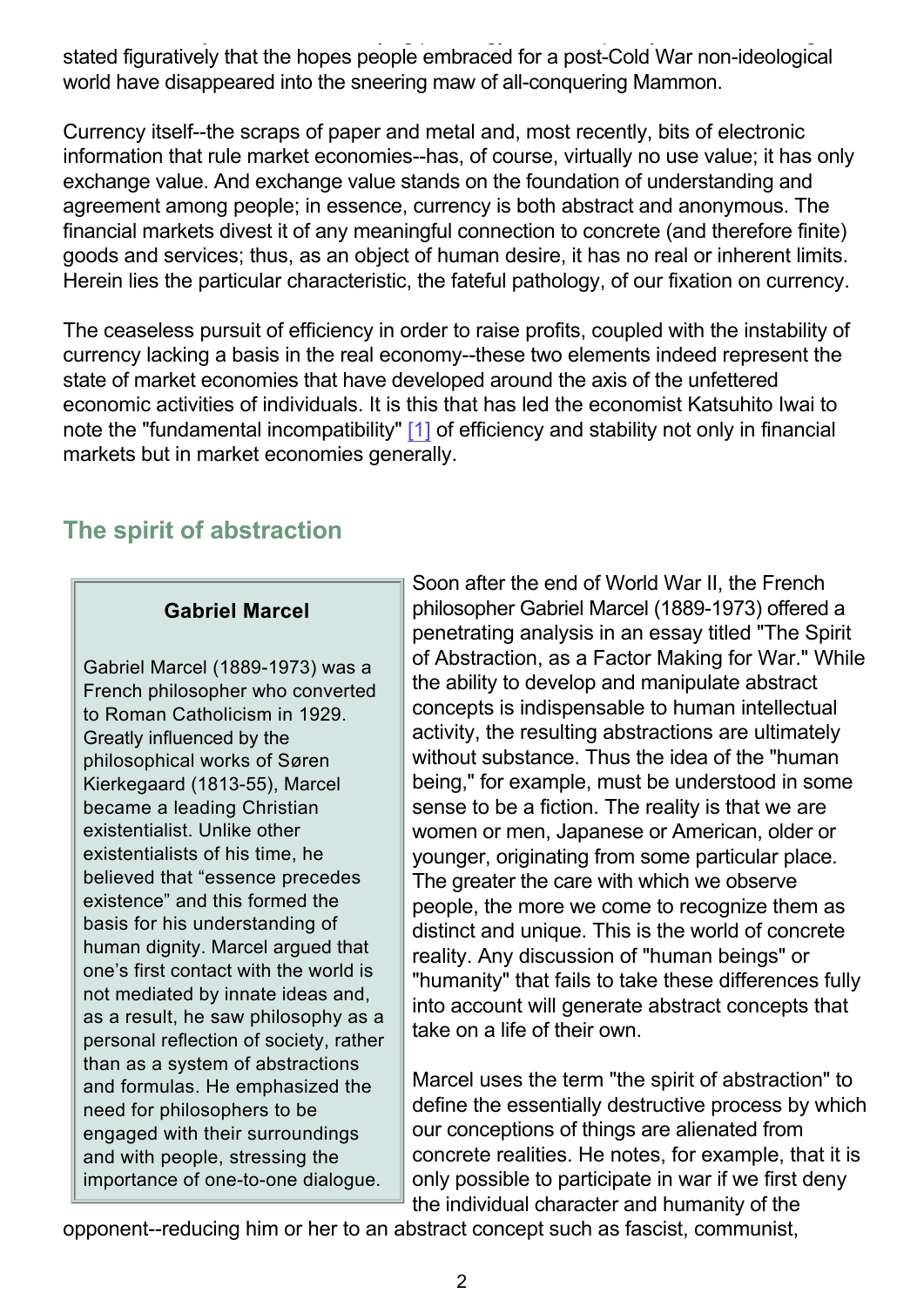Zionist, Islamic fundamentalist, etc. As Marcel puts it:

[A]s soon as people ... claim of me that I commit myself to a warlike action against other human beings whom I must, as a consequence of my commitment, be ready to destroy, it is very necessary from the point of view of those who are influencing me that I lose all awareness of the individual reality of the being whom I may be led to destroy. In order to transform him into a mere impersonal target, it is absolutely necessary to convert him into an abstraction. [\[2\]](#page-25-0)

Without this kind of reductionism, it would be impossible to justify or find meaning in one's participation in war.

In other words, the spirit of abstraction is not value-neutral. Marcel notes that it is invariably accompanied by a "passional character" [\[3\]](#page-25-0) of rejection and resentment (*ressentiment*) that brings about "depreciatory reduction." [\[4\]](#page-25-0) That is, as soon as people are transformed into abstract concepts, they can be treated as valueless and inferior, even as something harmful to be eradicated. People, in the fullness of their humanity, no longer exist.

As Marcel himself put it, "the spirit of abstraction is essentially of the order of the passions, and ... on the other hand, it is passion, not intelligence, which forges the most dangerous abstractions." [\[5\]](#page-25-0) It was for this reason that he considered the entirety of his work as a philosopher to be "an obstinate and untiring battle against the spirit of abstraction." [\[6\]](#page-25-0)

Turning again to the present financial crisis, we have to ask if we as a society have not been caught up in this spirit of abstraction. Have we not fallen prey to the Medusa-like spell of the abstract and anonymous world of currency, losing our essential human capacity to see through to the fact that--however necessary it may be to the functioning of society--currency is nothing other than a convention, a kind of virtual reality?

The worship of money goes beyond desire for the merely material. It entraps and mesmerizes us, drawing us into modes of action we would otherwise avoid. For example, a corporation that loses sight of its social responsibility and responds only to the private interests of its stockholders--their insistence on short-term profit--will relegate to secondary or even tertiary importance its concrete connections with the real world of real people, whether they be management, employees, customers or consumers. Throughout the world, we hear the remorseful voices of otherwise conscientious businesspeople who felt they had no choice but to play this distasteful role.

Indeed, finance-centered globalization has produced such people in great numbers. Ensnared by the spirit of abstraction, we have lost sight of the fact that our genuine humanity exists only in the totality of our personhood. To a greater or lesser degree, we have all become *Homo economicus*, incapable of recognizing any value other than the monetary.

People everywhere seem to be in the grip of a sense of claustrophobic powerlessness--a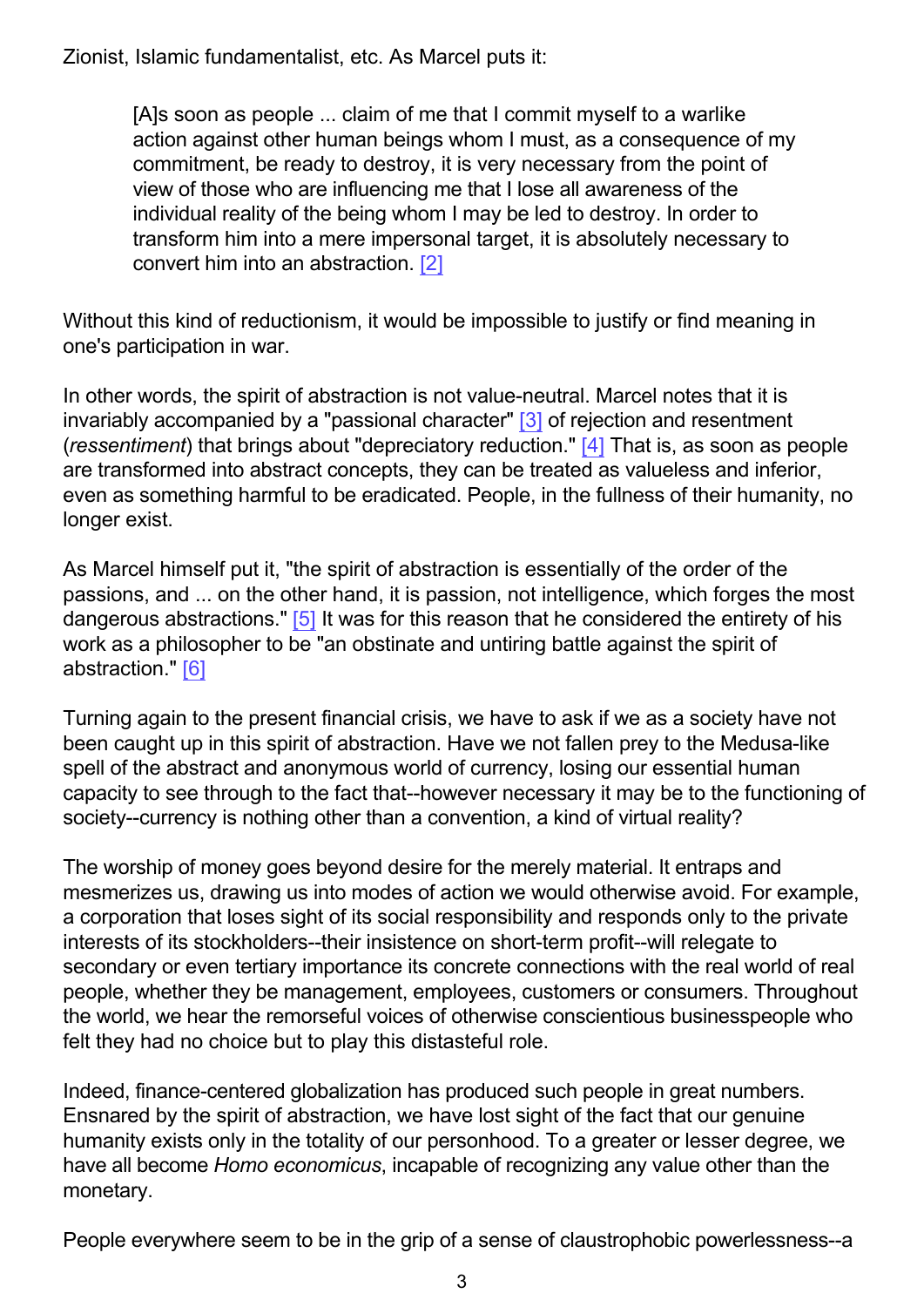sense that deepens in direct proportion to the advance of globalization. This is, in my view, an inevitable outcome of the arrogance and egotism that pursues profit blindly, imagining that human society can continue to exist even as it destroys the natural and cultural environment. We ignore at our peril the timeless words of José Ortega y Gasset (1883-1955) regarding the essential unity of our lives and our surroundings--"I am myself plus my circumstance, and if I do not save it, I cannot save myself." [\[7\]](#page-25-0)

Of course, *Homo economicus* is the product of a vector that is intrinsic to capitalism. The more "pure" the form of capitalism preached, the more forcefully we are--in our capacity as shareholders, managers and employees, customers and consumers--compelled to pursue this vector. Unless we do so, we will, at least in the short term, suffer loss.

Robert B. Reich, secretary of labor during the administration of U.S. President Bill Clinton, has for some time been warning of the pitfalls of the "new economy." In his recent work *Supercapitalism: The Transformation of Business, Democracy, and Everyday Life*, he condenses the multifaceted aspects of our personhood into our respective roles as investors and consumers, and as citizens. He writes: "The awkward truth is that most of us are of two minds: As consumers and investors we want the great deals. As citizens we don't like many of the social consequences that flow from them." [\[8\]](#page-25-0)

The critical challenge is to strike the proper balance, to recover our human wholeness. But under supercapitalism, "Consumers and investors gain power; citizens lose it." [\[9\]](#page-25-0) The concerns of capitalism take precedence over the concerns of democracy.

The predominance of monetary interests has accentuated the negative aspects of capitalism such as global income disparity, unstable labor markets and environmental destruction. Nor does it stop there. The ongoing financial and economic downturn has cast serious doubt on what is generally recognized as the positive aspect of capitalism- its ability to create wealth--as the wealth generated has often proven to be illusory.

The processes of globalization, buoyed by deregulation and technological innovation, have encountered a fierce backlash in the form of globalized recession. It is now apparent that the faith in free competition and markets to resolve all problems was misplaced; nothing in the world is so neatly preordained.

The global financial system requires some regulatory framework, and this is where governments and political processes must play a major role. Political leaders should exercise their talents for the greater good and from a broad and impartial perspective. We need swift and bold measures, such as providing fiscal and financial support and strengthening social safety nets, in order to respond to the dramatic slump in corporate performance and the accompanying rise in unemployment.

It is especially important to keep in mind the global dimensions of poverty, which robs people of opportunities for dignified and meaningful work. Such work is an essential human activity; on it hinge the purpose and hope that are vital to personal fulfillment and social flourishing. We must put all our energies into engaging with this critical issue.

At the same time, we must absolutely heed the lesson of the 1930s, when an excessive reliance on state control was intertwined with the rise of fascism. And it is in this sense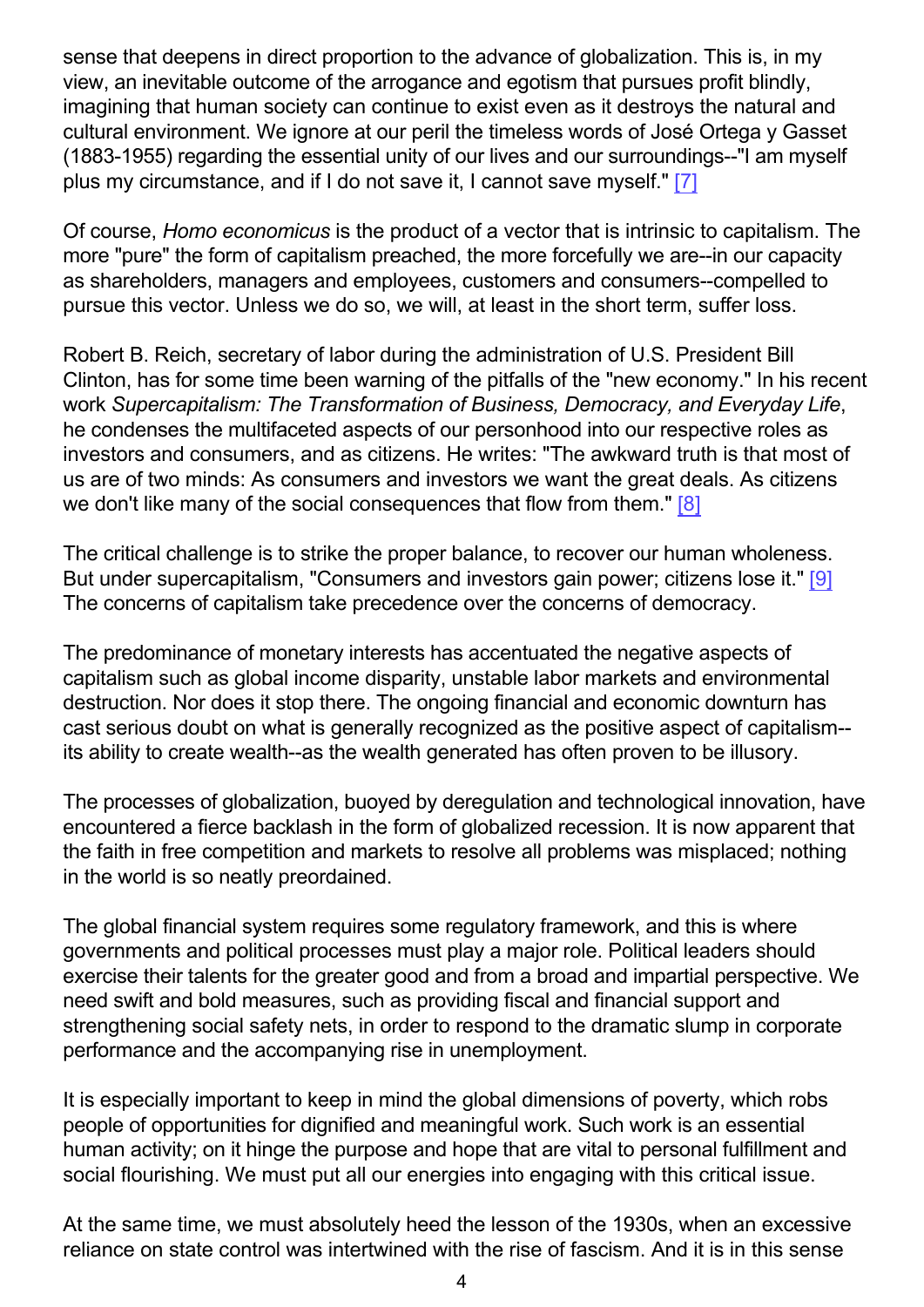also that I believe we must take to heart Marcel's warning against the dangers of the spirit of abstraction.

## "Winners" and "losers"

In Japan, such phrases as "the stratified society (*kakusa shakai*)" and "the winning team (*kachigumi*) and the losing team (*makegumi*)" have become popular ways of describing the negative effects of globalization.

We should, however, be aware of the propensity of such language to paint diverse phenomena with the same brush, obscuring the world of concrete actuality and denigrating people's individual efforts. This terminology is far estranged from the reality of people's lives as they rouse themselves to struggle and overcome the many obstacles presented by harsh social and economic conditions.

Neither victory nor defeat is a permanent condition, and to label people "winners" and "losers" as is the present trend in Japan is to judge everything from the perspective of economic supremacism. Such terms entirely fail to account for the totality of our personhood.

Society is filled with countless examples of people who live life with a steady calmness, neither elated by their triumphs nor downcast by their setbacks, who remain unswayed by the praise or criticism of others. When a term that presumes to sum up such complex realities in a single phrase is used with great frequency, it tends to denigrate the value and dignity of individual human beings and to throw cold water on their efforts to meet challenges with courage and ingenuity.

We must beware of becoming what Marcel described as "people of feeble spirit" who see external events as "something like a last judgment in miniature," [\[10\]](#page-25-0) reading into them messages of redemption or apocalypse. This is a turning away from humanity, a relinquishing of autonomy, and can even open the path toward violence.

Under a system of economic and monetary supremacism, where human values are measured by the single yardstick of material wealth and income, no sense of sufficiency or satisfaction is, in principle, possible. In the mid-1990s, the journalist Robert Samuelson wrote of the incipient dissatisfaction that imbued American society even when its economy was at its heights. [\[11\]](#page-25-0) The constant presence of dissatisfaction and envy gives rise to a society made stagnant by negative passions.

## The excesses of ideology

Here I am reminded of the heartfelt words of my late friend Chingiz Aitmatov, the great Kyrgyz novelist who passed away last year. Responding to my request that he share with readers his advice as a father, he stated: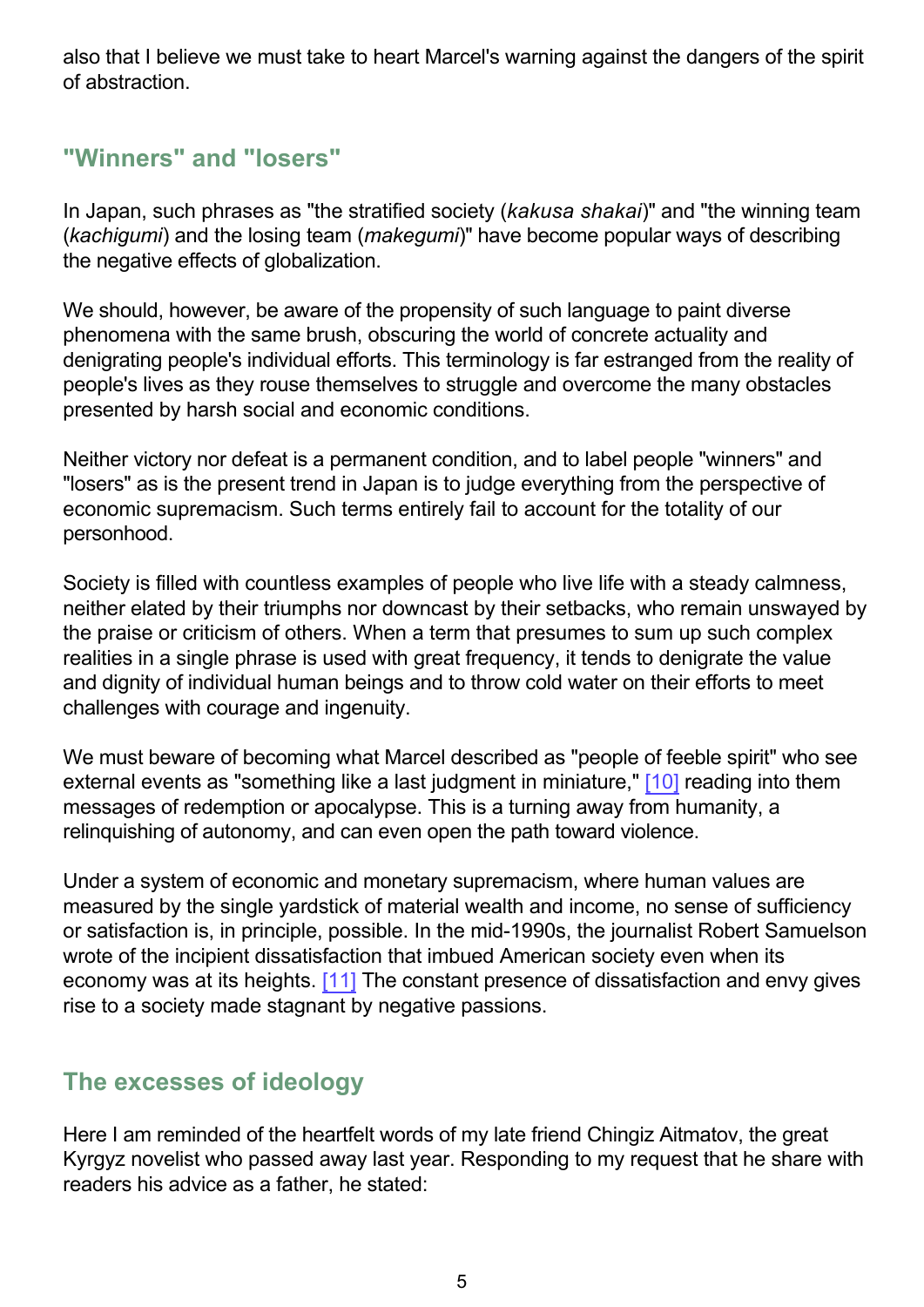I would urge young people not to expect too much of social revolution. Revolution is violence and riot, a collective madness. It is mass violence that brings enormous suffering to a whole society, a people or a nation. ... I would urge them to look for a means of bloodless evolution, ways of reforming society in the light of reason. [\[12\]](#page-25-0)

When Marcel called for people to overcome the "feeble spirit," he was warning first and foremost against the dangers of communism. He wrote those words in 1951, when fascism had already been defeated but communism maintained its appeal. He sought most intently to warn people against the way that such abstract slogans as "having nothing to lose but one's chains" or "the expropriators are expropriated" can take on the air of historical inevitability, inciting resentment and inviting the horrors of violence and bloodshed in the name of revolution. The more than seventy-year tale of the rise and fall of Soviet communism eloquently testifies to the accuracy of Marcel's insight. And one of the poignant lessons of that history is how communism, despite an avowed hatred for the value system of material acquisitiveness symbolized by currency, was unable in the end to overcome it.

To ensure that any legal or institutional measures to rein in the excesses of capitalism do not remain on the level of the remedial but are part of a longterm vision, it is absolutely imperative that we seek out a new way of thinking, a paradigm shift that will reach to the very foundation of human civilization.

During the Great Depression eighty years ago, socialism--and even communism and national socialism--each offered their own alternatives to

### Chingiz Aitmatov

Kyrgyz author Chingiz Aitmatov (1928-2008) became a prominent literary figure in both Russia and Kyrgyzstan, winning a number of literary awards during the Soviet era. His literature gave voice to the minority Kyrgyz people, often portraying life in a society dominated by collective thought, while looking critically at the status of women in traditional society. His works have been translated into numerous languages and include *Jamila* (1958), *The White Ship* (1972), *The Ascent of Mt. Fuji* (1973) and *The Day Lasts More Than a Hundred Years* (1980).

Aitmatov became an adviser to the Soviet leader Mikhail S. Gorbachev, supporting the campaign for democratic restructuring known as "perestroika." In 1990, he was named Soviet ambassador to Luxemburg and was later Kyrgyzstan's envoy to the European Union, NATO and UNESCO.

capitalism, but today there is no obvious source for such a paradigm.

Jacques Attali, a key adviser to French President Nicolas Sarkozy, offers the following analysis: "The reality is very simple: the power of the market covers the entire globe. The increased power of money is the ultimate proof of the triumph of individualism. This is the core of the great change in modern history." [\[13\]](#page-25-0) In other words, the abstract universality of currency and the abstract universality of the individual as labor power commodity are two sides of the same coin.

To the degree that the universal principles of freedom and human rights were elaborated on the basis of this same individualism, there is a considerable overlap between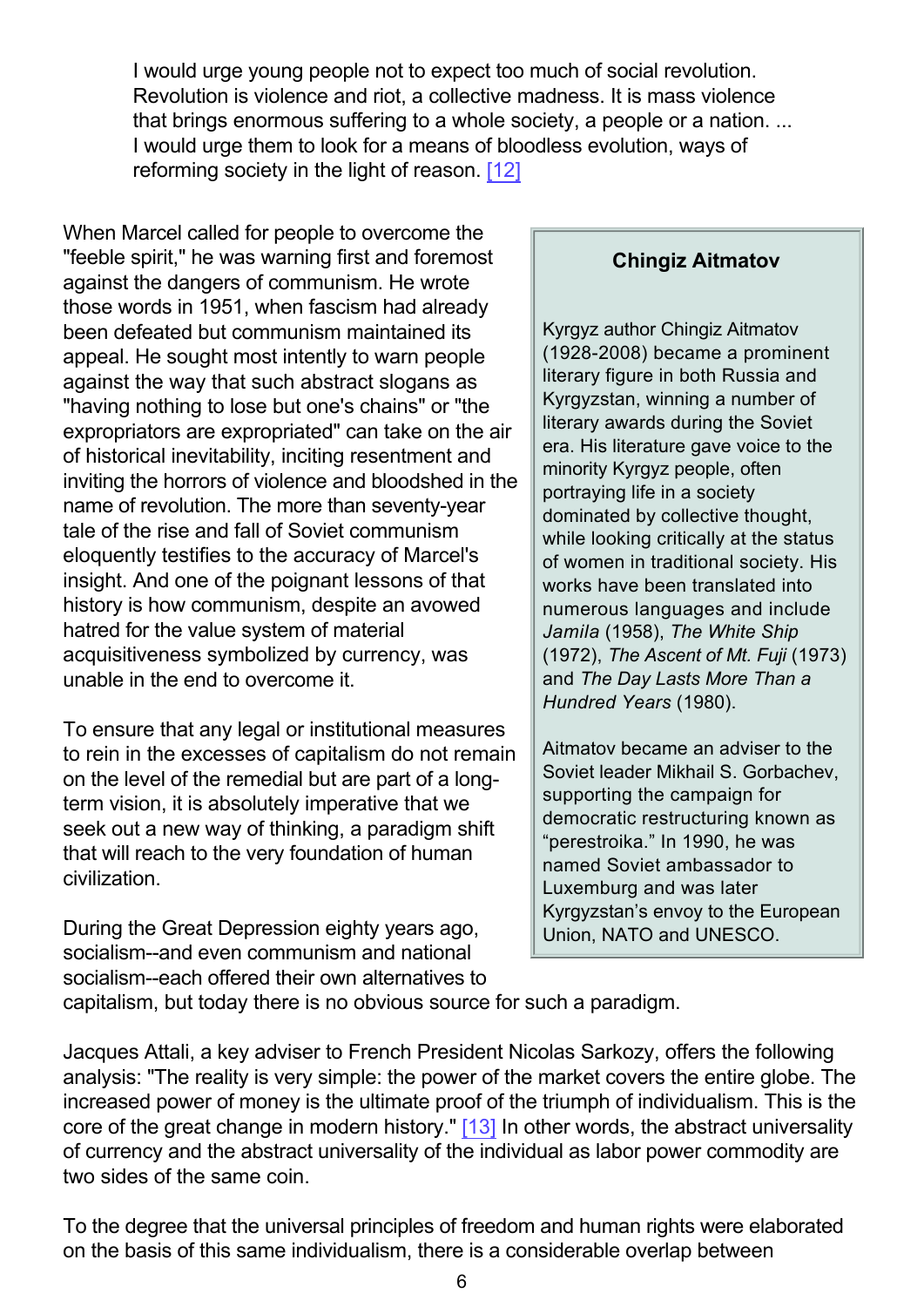on the basis of this same individualism, there is a considerable overlap between capitalism and modern democracy. Thus, if the current crisis is indeed a crisis of the modern Western social system with capitalism and democracy at its heart, it becomes all the more imperative to discover alternative universal perspectives and principles (while avoiding the past mistakes of proletarian internationalism).

We must take a macro perspective and work to configure a new spirit of the age. For better or worse, the processes of globalization have reached the point where this kind of fundamental response is required. Here the words of Max Weber (1864-1920) are instructive:

Not ideas, but material and ideal interests, directly govern men's conduct. Yet very frequently the "world images" that have been created by "ideas" have, like switchmen, determined the tracks along which action has been pushed by the dynamic of interest. [\[14\]](#page-25-0)

### Humanitarian competition

In this connection, I would like to explore certain ideas set out by the founding president of the Soka Gakkai, Tsunesaburo Makiguchi (1871-1944), in his 1903 work *The Geography of Human Life*, which I feel can serve as a fresh paradigm to guide us out of the present deadlock. Specifically, I would like to explore the possibilities to be found in his idea of "humanitarian competition."

In the closing chapters of this work, published when he was just thirty-two, Makiguchi surveyed the grand flow of human history and identified the forms of competition--military, political and economic--that have prevailed in different periods.

These are not clear and distinct historical demarcations. For example, economic competition often has a military backdrop, and the reverse is also true. In other words, these different forms of competition overlap and intertwine as they undergo gradual transformation. If we follow this process with both care and boldness, the trajectory of humanity's development becomes clear.

Makiguchi concludes with a call for us to set our sights on the goal of engaging in what he termed humanitarian competition. He did not reach this conclusion from a suprahistorical perspective but rather by tracing the inner logic of historical development. Makiguchi describes humanitarian competition thus:

To achieve the goals that would otherwise be pursued by military or political force through the intangible power that naturally exerts a moral influence; in other words, to be respected rather than feared. [\[15\]](#page-25-0)

I am reminded here of nothing so much as the concept of "soft power," which has been defined by Joseph S. Nye, Jr., of Harvard University, whom I have had the privilege of meeting on several occasions, as "the ability to get what you want through attraction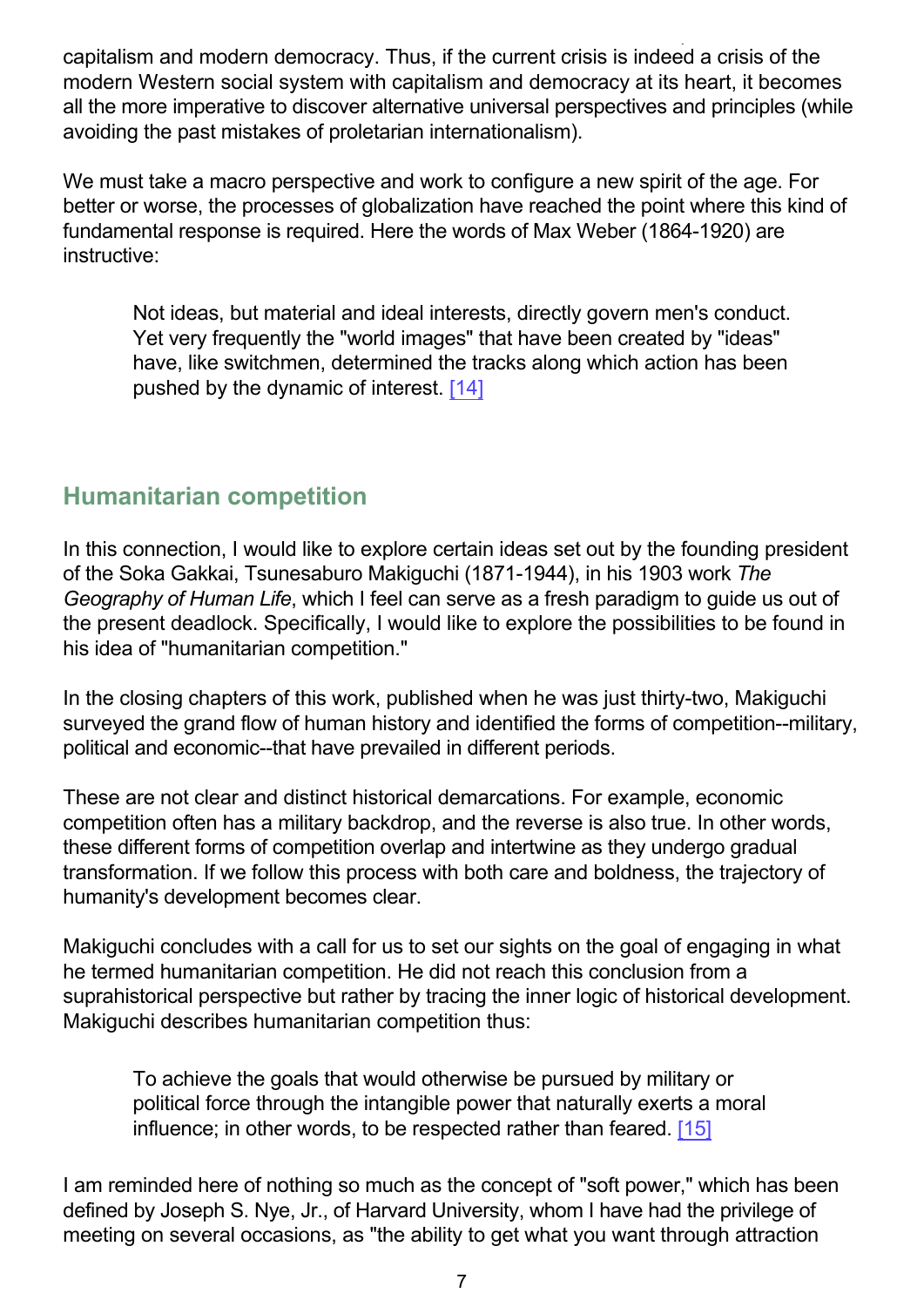rather than coercion." [\[16\]](#page-25-0)

Likewise, there are resonances between the concept of a "win-win world" put forward by the American futurist Hazel Henderson and the views Makiguchi expresses in the following passage:

What is important is to set aside egotistical motives, striving to protect and improve not only one's own life, but also the lives of others. One should do things for the sake of others, because by benefiting others, we benefit ourselves. [\[17\]](#page-25-0)

I am fully convinced that the time has now arrived, a hundred years after it was originally proposed, for us to turn our attention to humanitarian competition as a guiding principle for the new era.

One reason is that social justice and equality, proposed by socialism as an antidote to the ills of capitalism, are indeed rooted in humanistic principles. These ideals should not be allowed to perish along with the systemic failure of communism. For to do so would be to condemn to the oblivion of forgetfulness one of the crucial experiences of the twentieth century--how the socialist movement attracted the allegiance of so many people, especially the young, across such large swathes of the planet.

The question remains then as to why, if socialism is informed with valid principles, it has generally failed as a system. Here it is valuable to reference Makiguchi's insight: "When free competition is hampered, whether by natural or man-made influences, this results in stagnation, stasis and regression." [\[18\]](#page-25-0) The failure of socialism can be attributed to the failure to adequately take into account the value of competition as a source of energy and vitality. There was an all too optimistic faith that if we could only eliminate social classes and establish the right conditions, a genuinely humane society would inevitably result.

Free competition driven by the unrestrained impulses of selfishness can descend into the kind of social Darwinism in which the strong prey on the weak. But competition conducted within an appropriate framework of rules and conventions brings forth the energies of individuals and revitalizes society.

Herein lies the value of humanitarian competition. As a concept, it compels us to confront the reality of competition while ensuring that it is conducted firmly on the basis of humane values, thus bringing forth a synergistic reaction between humanitarian concerns and competitive energies. It is this that qualifies humanitarian competition to be a key paradigm for the twenty-first century.

It is crucial here that we heed Gabriel Marcel's warning always to keep concrete realities firmly in view. People who, in their impatience and arrogance, think they know all the answers and are ready to offer a grand design toward which human history should advance have fallen victim to the negative aspects of the spirit of abstraction.

Former Soviet president Mikhail Gorbachev warns that this is one of the great spiritual lessons of the twentieth century. He offers many examples, including this insight from the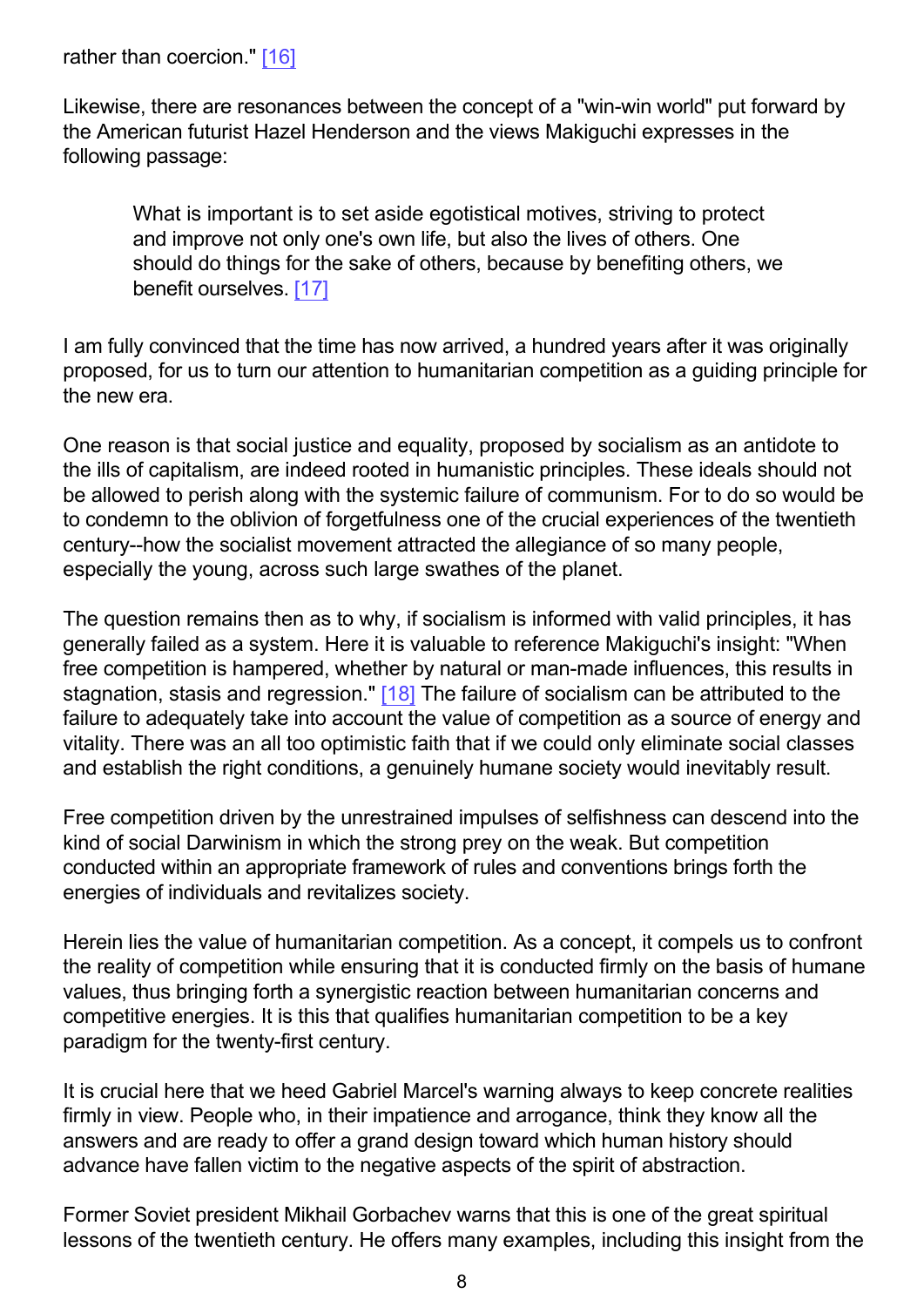The trouble was that our Russian builders simply could not lower themselves to think about ordinary human beings in terms of a sensible, human-scale architectural plan. Instead, they absolutely had to raise a tower to the skies--a Tower of Babel. They could not be satisfied with the ordinary, healthy, bold stride with which a man walks to work and home again. They had to dash into the future with seven-league steps.

"Let's break with the past!" And all at once it becomes necessary to sweep away the whole world, leaving not a trace behind. And most important--all our Russian smart guys surprisingly know all about everything. ... They know how to train a rabbit to light matches. They know what the rabbit needs to be happy. And they know what it will take to make the rabbit's offspring happy in two hundred years. [\[19\]](#page-25-0)

This lyrical passage offers a lively depiction of the monstrous caricature into which people ensnared by the spirit of abstraction fall, the unbridgeable gulf between their ideas and the lived realities of ordinary people. When we allow disembodied ideas to distract and divorce us from this world of concrete actualities, we end up paying an unexpected and heavy price.

The abstractions of ideology can overwhelm even the ties of love between parent and child. In my dialogue with Chingiz Aitmatov, he introduced the infamous episode from the Stalinist era of Pavlik Morozov, a young boy who denounced his father to the Soviet authorities for his sympathies with kulaks (rich peasants resisting collectivization). His father was arrested and died in prison, and Pavlik himself was murdered by his outraged relatives. The authorities, however, lauded the young boy as a heroic socialist youth, upholding him as a model and raising statues in his honor.

## Inner universality

Gabriel Marcel was equally unsparing in his critique of industrial, mechanized civilization as represented by the United States: "But can one fail to see that technocracy consists precisely of making an abstraction of one's neighbor and, in the long run, denying him?" [\[20\]](#page-25-0)

A half-century later, we can imagine how clinically Marcel would have put the scalpel to the handful of super-rich who pursue massive profits through high-tech financial instruments; who, obsessed with the abstractions of currency, remain indifferent to the plight of the poor. Prosperity predicated on the denial of one's neighbors is inexcusable and ultimately unsustainable.

In a proposal written twenty years ago when the Soviet Union was still in existence, I urged that our approach to universal perspectives and principles should not be external and transcendent but must be immanent, indwelling. This perspective was welcomed and supported by many intellectuals around the world.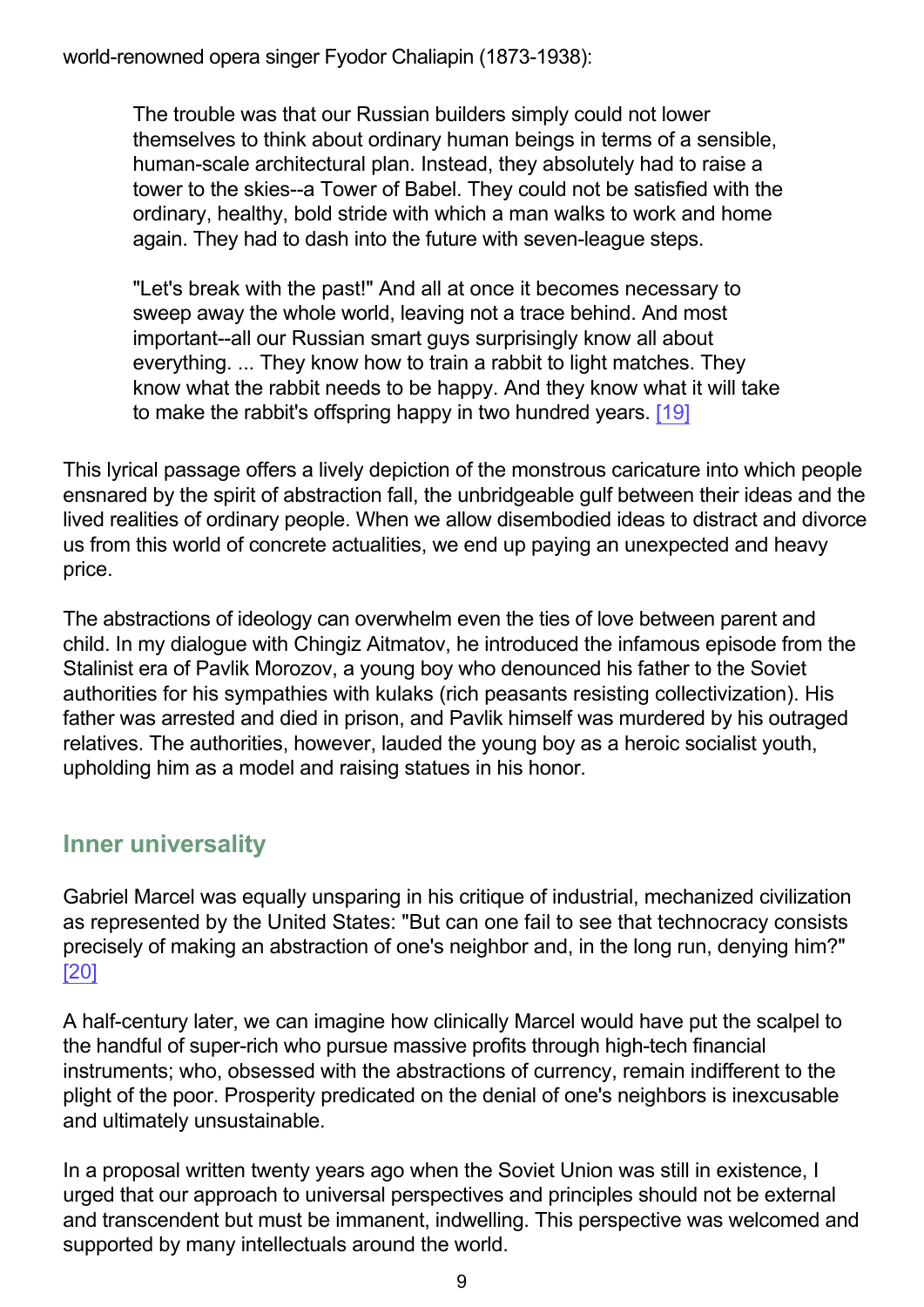The universality claimed by ideology and currency has a corrosive effect on real people in real society precisely because ideology and currency are external and transcendent, the products of the spirit of abstraction. In contrast, the perspectives and principles that constitute what I refer to as "inner universality" are rooted in the world of concrete realities and can only be developed from within. The truly important questions are always close at hand, in our tangible and immediate circumstances.

A new Japanese-language translation of Fyodor Dostoyevsky's *The Brothers Karamazov* became a best seller here several years ago, sparking a renewed interest in this classic. At one point, the atheist among the brothers, Ivan, addresses his younger brother, Alyosha, with the following words:

There is a certain confession I have to make. I have never been able to understand how it is possible to love one's neighbor. In my opinion, the people it is impossible to love are precisely those near to one, while one can really love only those who are far away. [\[21\]](#page-25-0)

This is, of course, meant ironically, to stress how much less resistance we feel about directing love at a distant and abstract object. Love is not nearly so easy when the person in question is close at hand and on some level incompatible.

To love such people requires the kind of spiritual struggle that engages our entire being, a dramatic metanoia or turning of the soul such as is called for in the New Testament Sermon on the Mount. The single individual, undeniably present in our immediate circumstances, represents the crucible in which the true value of our commitment to love humanity is tested.

Our inability to love our immediate neighbors is Ivan's paradox and irony. Teaching that "the equality of all living beings is represented in the example of the single individual," [\[22\]](#page-25-0) Buddhism warns us against the pitfalls that accompany the spirit of abstraction.

In this context, the method adopted by Makiguchi in *The Geography of Human Life* merits our careful attention. This is apparent from the very title. Compared to natural geography or even human geography, "the geography of human life" suggests a world of concrete reality comprising politics, economics, culture, education, religion, etc.--the scope of human activities in their full depth and richness. Makiguchi cites the words of the influential mid-nineteenth-century Japanese thinker Yoshida Shoin (1830-59): "People do not exist separate from the land. Events are inseparable from people. If we wish to discuss human affairs, we must first investigate geography with care." [\[23\]](#page-25-0)

Even more importantly, Makiguchi's approach is rooted in the kind of inner universality I have been discussing, in which we plant our feet firmly in the actualities of the local community and seek to develop all larger perspectives from that starting point. For him, the conditions of great expanses of the Earth are generally observable in a tiny patch of land (literally, "the size of a cat's forehead"). In that sense, the outlines of the vast and complex phenomena of world geography can be explained using the examples of a single town or rural village. [\[24\]](#page-25-0)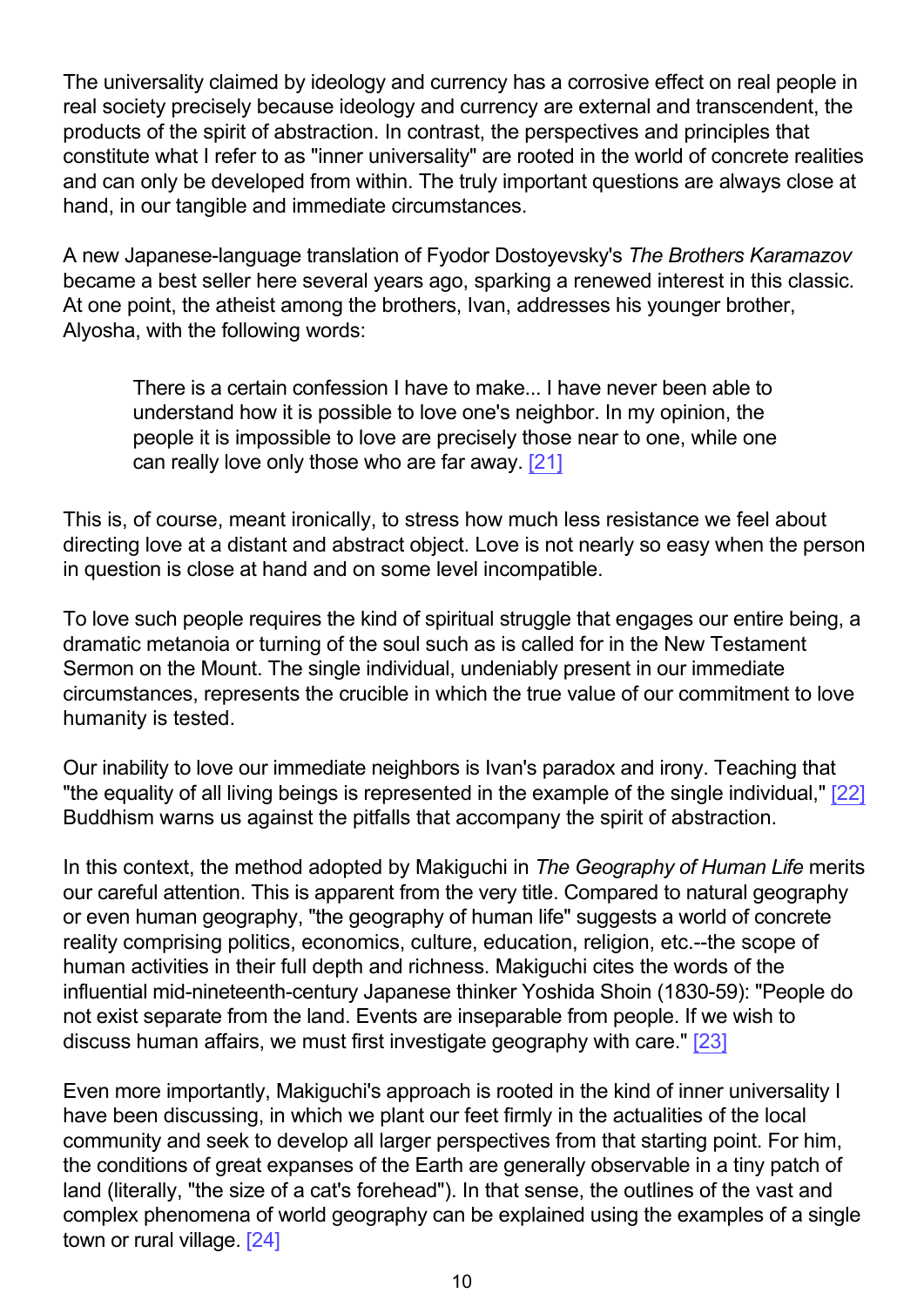If we pay careful attention to the particular characteristics present in even a tiny patch of land, observing and analyzing them within the processes of living there, we can develop the ability to grasp the characteristics of the entire country or even the world.

Makiguchi introduces the following story about the early Edo-period politician Doi Toshikatsu (1573-1644) to illustrate how the extension and expansion of our awareness can lead from and be based on concrete examples. One day, Doi picked up a discarded scrap of Chinese silk and handed it to one of his samurai retainers. Many laughed at this seemingly insignificant gesture. Several years later, when Doi asked the samurai about the piece of silk, he produced it, having carefully stored it. Doi praised the samurai and increased his annual stipend by 300 *koku* (the standard unit of wealth in Japan at the time). Doi then explained his actions.

This fabric was produced by Chinese farmers who plucked mulberry leaves to raise silkworms and spin thread. It came into the hands of Chinese traders, crossed over the great distance of sea to reach Japan, passed through the hands of the people of Nagasaki, was purchased by merchants in Kyoto or Osaka, and finally reached Edo [present-day Tokyo]. One cannot but be struck by the enormous human effort by which it reached us, and thus to discard it as a worthless scrap is a fearful thing inviting the rebuke of heaven. [\[25\]](#page-25-0)

To empathetically connect, through a scrap of fabric, with the lives of farmers working in mulberry fields in distant China--this is precisely what I am referring to as inner universality.

In other words, rather than making the great leap to the vast and complex phenomena of life, we should start from the concrete realities of the tiny patch of land where we are now. It is only by paying relentless attention to those realities that we can freely direct our thoughts and associations to the larger dimension. If we develop such fresh and vital imagination, a keen sensitivity to daily life and to life itself, we will be able to experience not only close friends but even the inhabitants of distant lands whom we have never met- and even the cultures and products of those lands--as neighbors.

For a person who has developed these capacities, war, which ravages the land and lays waste to life, is something only to be abhorred. And yet the rich expressions of a robust humanity with deep roots in the great earth can manifest in any time or place, even the battlefield, as the following story illustrates.

Early in the Russo-Japanese War (1904-05), two Russian soldiers were captured. This was the first such occasion, and they were paraded about for all to see. Among the Japanese soldiers, however, there were some who did not want to be part of this. When the company commander asked the reason why, one of the soldiers responded: "Back in my home village, I was a craftsman. When I put on my uniform, I became a fighter for my country. I don't know what kind of people these men are, but even though they are our enemies, they are also soldiers fighting for their country. Now they've had the misfortune to be captured, it must be wretched for them to be taken from one place to the other and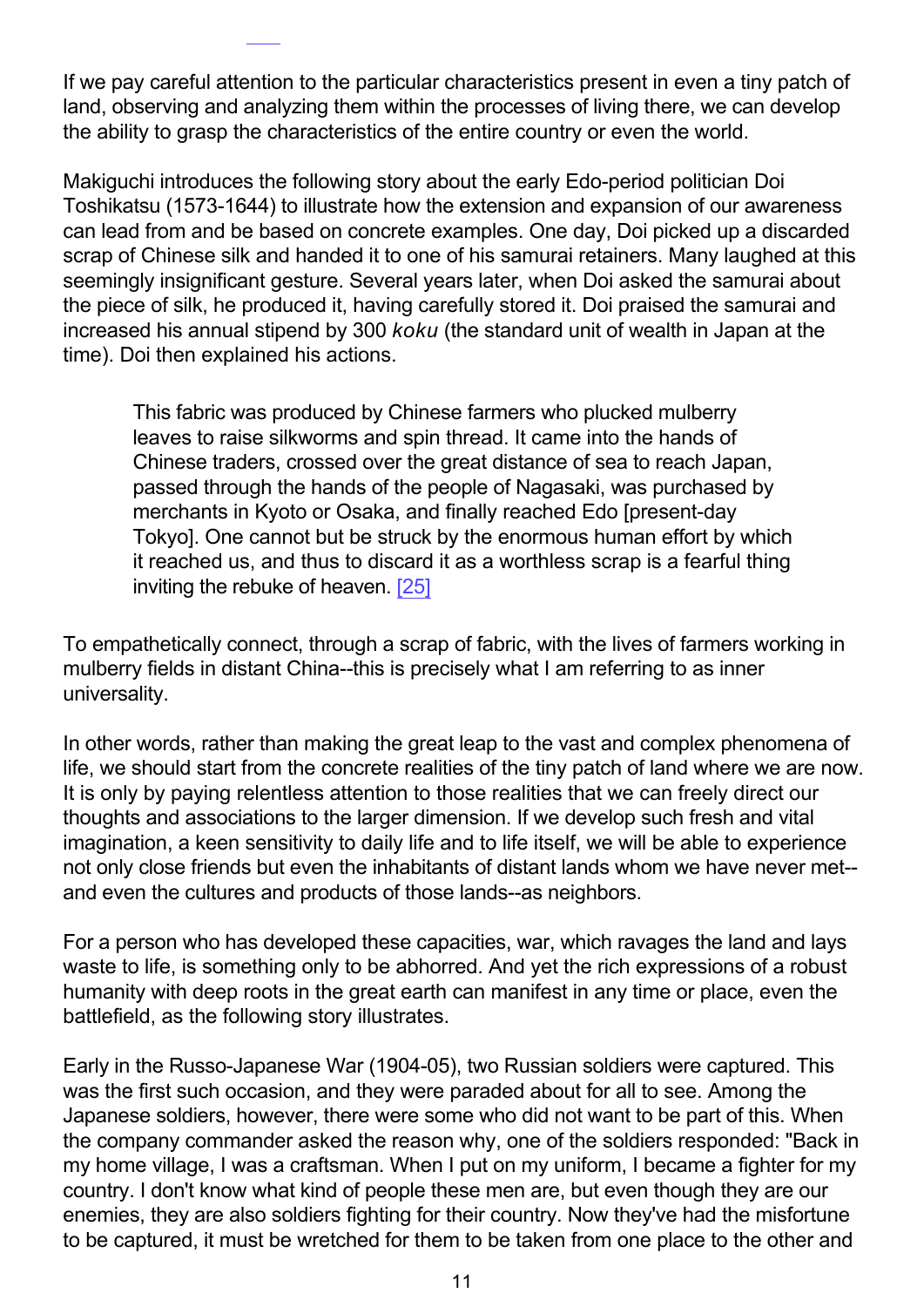made a spectacle of. I feel very sorry for them and have no wish to further insult or humiliate them by gawking at them." [\[26\]](#page-25-0)

I introduced this episode in a lecture I delivered at the University of Bucharest, Romania, in 1983. Undergirding the Japanese soldier's empathy is his sensitivity to daily life as a craftsman. This healthy awareness of daily life and the humanity that resides therein can transform even a foreign enemy into a neighbor.

Likewise, to the peasants of Siberia, whose love for humanity is so powerfully portrayed by Dostoyevsky in *The House of the Dead*, the political exiles in their midst were not bad people to be avoided and disdained, but neighbors. These peasants refused to treat the exiles as criminals, referring to them instead as "unfortunates."

To set out from immediate and concrete realities, creating with every step new neighbors in an expanding network of human solidarity--this is the true path to peace. Without the steady accumulation of such efforts, the ideal of a perpetual peace will remain forever out of reach. To share with others this kind of awareness and sensitivity--unpoisoned by what Marcel calls the spirit of abstraction--is to nurture and cultivate inner universality.

This is the most effective antidote to the pathologies of our age. It is our most certain guarantee against the kinds of inversion in which people are sacrificed to ideology, all means being justified in the achievement of ends and the tangible present forgotten in the quest for a utopian future. I am confident that the key to bringing about an enduring era overflowing with humanity lies in the pursuit of such inner universality.

### Sharing the future

I would next like to offer some specific proposals, based on the concept of humanitarian competition, for responding to the current complex of global issues.

In addition to the global economic downturn, the world is also facing the intertwined crises of climate change, environmental degradation, energy and food shortages and poverty. Viewed from a historical perspective, the current situation seems to combine some of the most alarming characteristics of both the 1930s and the early 1970s.

In the 1930s, in response to the Great Depression, efforts were made to achieve intergovernmental policy coordination to lower tariff barriers and stabilize exchange rates. However, these negotiations ended in failure, and each country turned to protectionist economic policies designed only to defend its own interests without consideration for others. This resulted in a further worsening of the global economic crisis, in a demonstration of the destructive nature of mutual mistrust described in the famous gametheory model of the "Prisoner's Dilemma." Regrettably, it was only in the wake of the horrific tragedy of World War II that the lessons of the Great Depression were applied by the international community.

In the first half of the 1970s, abrupt changes in U.S. economic and currency policies known as the Nixon shock were followed by the oil crisis. These years also marked the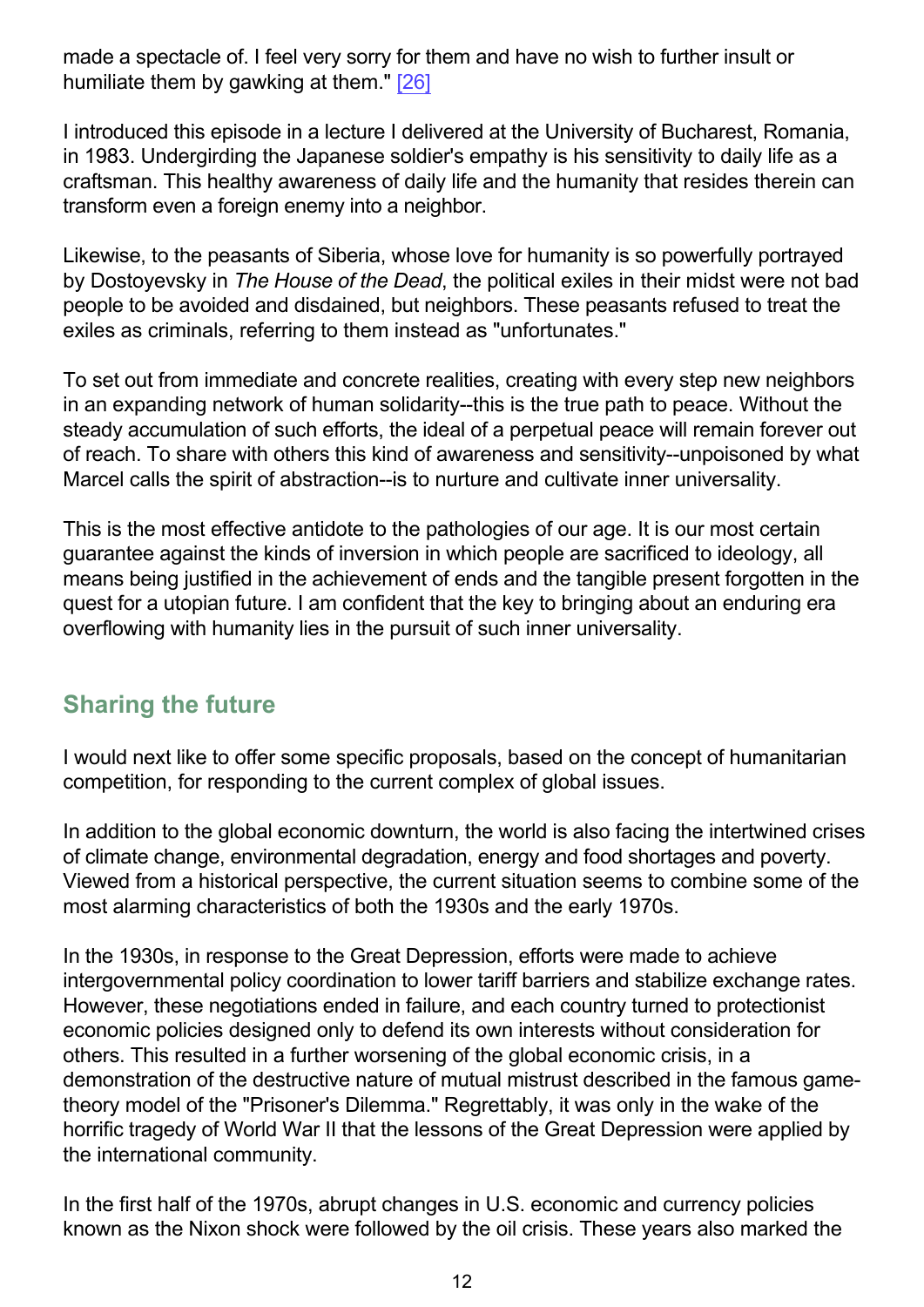emergence of a series of new global challenges. In response, the first international conferences on environmental and food issues were organized under the auspices of the United Nations, and the world's major industrialized democracies held their first summit meeting (G6) in Rambouillet, France. Although these events marked the origins of important international cooperation frameworks that continue until the present day, it is all too evident that they have not functioned effectively in the face of conflicting national interests. This is evidenced by the fact that the problems that emerged at that time remain largely unresolved.

Today we need to act with far greater boldness and on the basis of a much broader vision than was demonstrated during the crises of past decades.

In the United States, which is the epicenter of the global financial crisis, "change" was the central theme of the presidential campaign of recently inaugurated President Barack Obama. In his inaugural address he stated, "[T]he world has changed, and we must change with it. ... What is required of us now is a new era of responsibility." [\[27\]](#page-25-0) The challenge to bring about change confronts not only the U.S. but the entire world.

Here I would like to suggest three pillars to serve as the mainstays for transforming the unfolding global crisis into a catalyst for opening a new future for humanity through stimulating the kind of humanitarian competition that will create a global community of peace and coexistence.

The first of these pillars is the sharing of action through tackling environmental problems. The second is the sharing of responsibility through international cooperation on global public goods. The third is the sharing of efforts for peace toward the abolition of nuclear arms.

## Shared action on environmental problems

I would like to discuss the first of these pillars with specific reference to climate change.

Global warming is having profound impacts on ecosystems everywhere. In addition to causing meteorological disasters, it has the potential to aggravate armed conflicts and the problems of poverty and hunger. It epitomizes the twenty-first-century crisis of human civilization.

United Nations Secretary-General Ban Ki-moon, who has identified climate change as one of the key issues for the UN to address, has warned: "Yet, in the longer run, no one-- rich or poor--can remain immune from the dangers brought by climate change." [\[28\]](#page-25-0) None of us, in other words, can be a bystander: We must all see this issue as our own.

Climate change is both an ongoing multidimensional crisis and a threat to the future of humankind, in that it burdens future generations with immense challenges of dire consequence.

Regrettably, no conspicuous progress was made in negotiations on the reduction of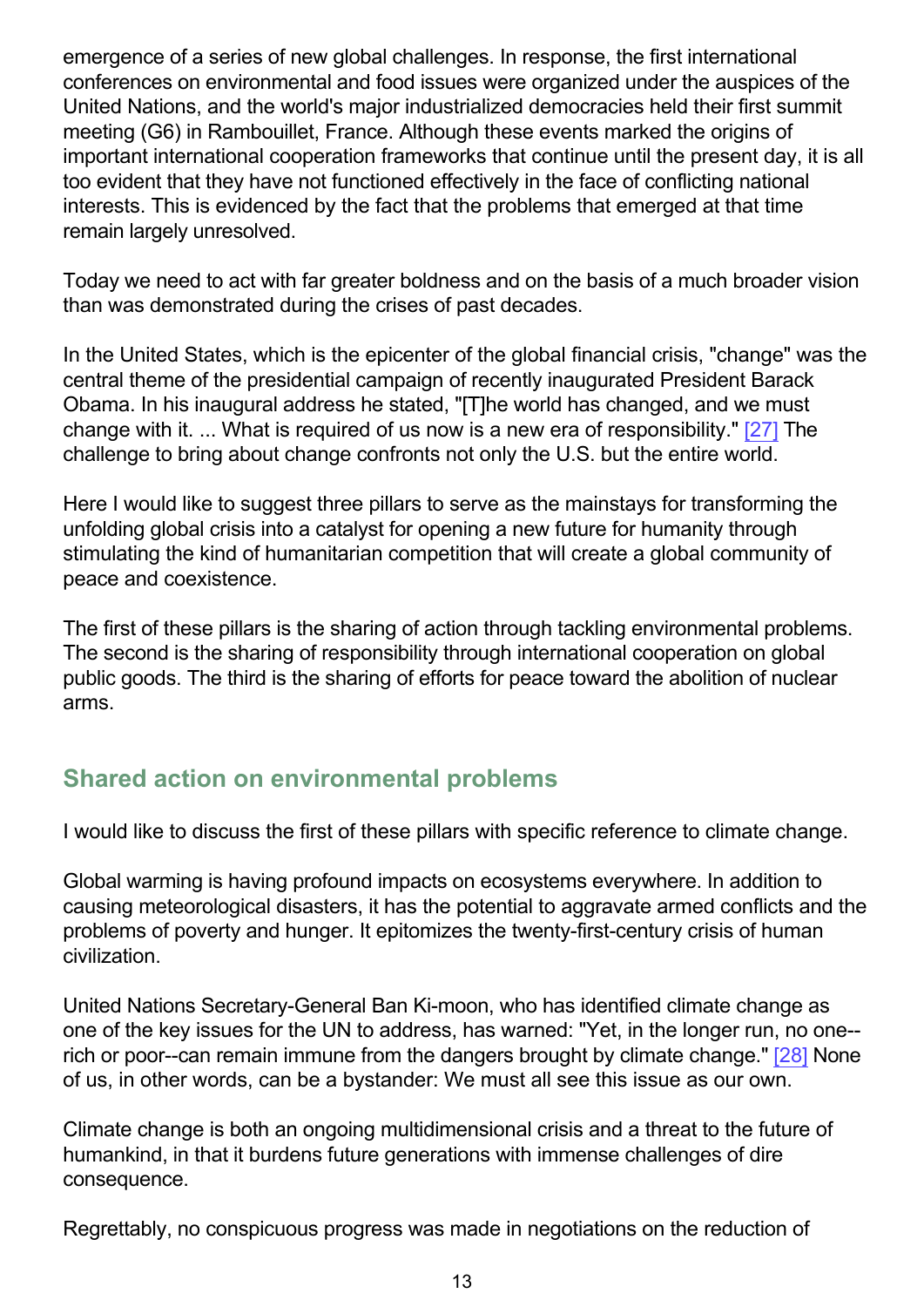greenhouse gas emissions last year. It is imperative that constructive discussions take place in the lead-up to this December, the deadline to agree upon a successor framework to the Kyoto Protocol whose first commitment period ends in 2012. It is vital that developing and emerging countries be committed participants in any new framework, in addition to renewed efforts by the developed countries.

| <b>Date</b>                 | <b>Conference/Event</b>                                                             | <b>Goal/Issue</b>                                                                                                               |
|-----------------------------|-------------------------------------------------------------------------------------|---------------------------------------------------------------------------------------------------------------------------------|
| 2009<br>Nov. 11-<br>Dec. 12 | <b>United Nations Climate Change</b><br>Conference in Copenhagen                    | Determine successor framework to Kyoto<br>Protocol                                                                              |
| 2009<br>Dec. 5              | <b>Strategic Arms Limitation Treaty 1</b><br>(START 1) expires                      | Successor treaty with deep mutual cuts in<br>U.S. and Russian nuclear arsenals                                                  |
| 2010 Jan.                   | Global Zero political and civil<br>society summit                                   | Raise public awareness toward a legally<br>binding, verifiable agreement to eliminate<br>nuclear weapons                        |
| 2010                        | <b>Nuclear Non-Proliferation Treaty</b><br>(NPT) Review Conference                  | Good faith disarmament moves by nuclear-<br>weapons states; bringing in states<br>presently not party to NPT                    |
| 2011                        | Fourth UN Conference on the<br><b>Least Developed Countries</b>                     | Build momentum for achievement of<br>Millennium Development Goals (MDGs)                                                        |
| 2012<br>Dec. 31             | First commitment period of the<br><b>Kyoto Protocol expires</b>                     | Global and comprehensive successor<br>framework                                                                                 |
| 2015                        | Target date for achievement of the<br><b>Millennium Development Goals</b><br>(MDGs) | Eight goals, including: halving extreme<br>poverty, halting the spread of HIV/AIDS and<br>providing universal primary education |

The critical question, therefore, is in what way can we achieve a genuine sharing of action?

Energy policy is clearly an area around which international cooperation can be built. Not only is securing adequate sources of energy a critical issue for developing and emerging countries; energy issues are also key to any effort by developed countries to effect the transition to a low-carbon no-waste society.

In view of the fact that nearly 60 percent of greenhouse gas emissions originate in consumption of fossil fuels, global shared action on energy policy would be a highly effective approach in combating climate change.

U.S. President Barack Obama's economic stimulus and job creation strategy has a focus on new industries and jobs in areas such as alternative energy resource development, and might be called a "Green New Deal." In like manner, an increasing number of countries-- Japan and South Korea among them--are now either considering or implementing emergency economic measures that promote investment in the energy and environmental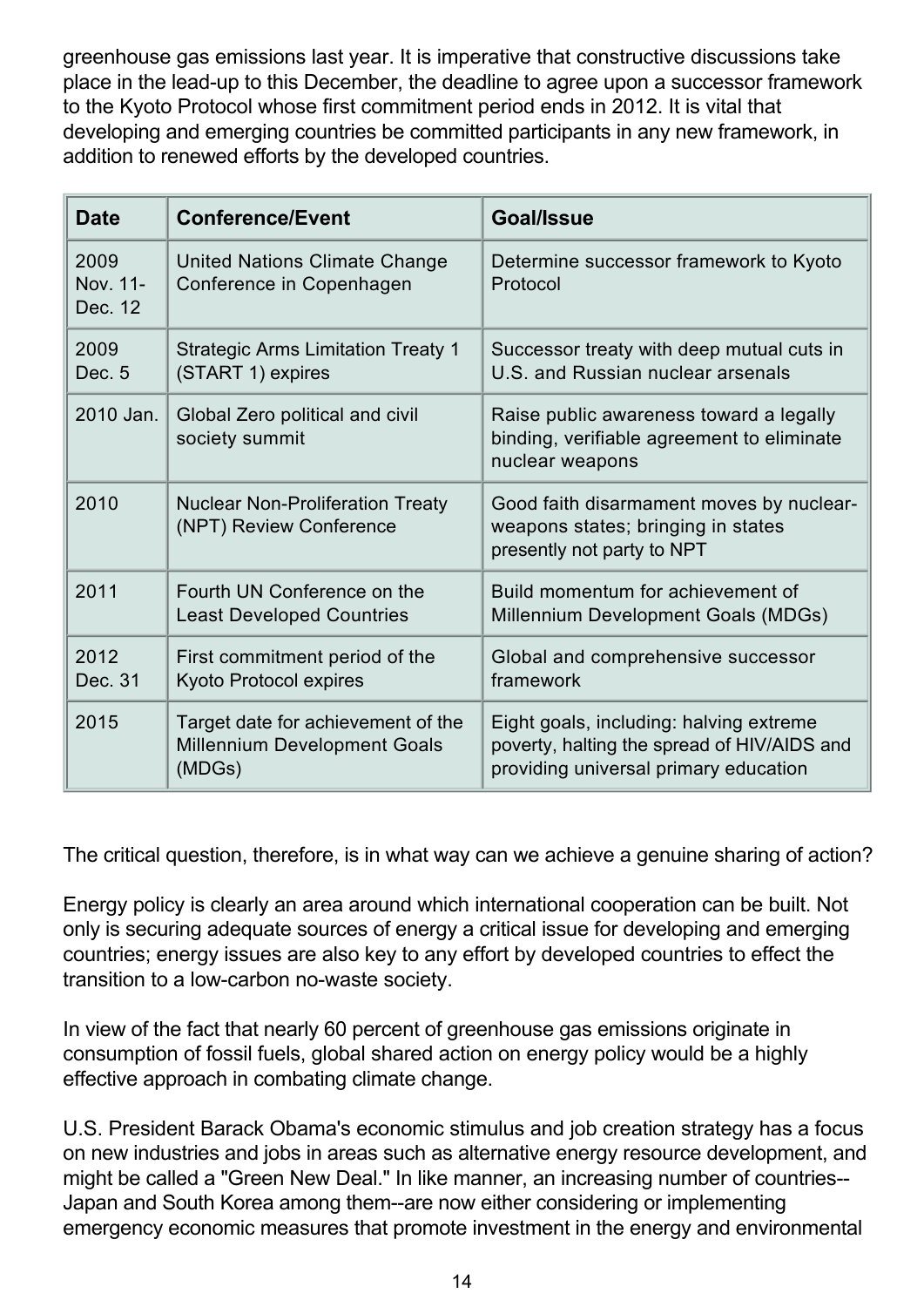#### sectors.

In my peace proposal last year, I called for humanitarian competition to be at the heart of efforts to solve the global environmental crisis, urging the promotion of renewable energy measures and energy efficiency initiatives as a way to realize a transition from dependence on fossil fuels to a low-carbon no-waste society. Recent developments suggest movement in this direction.

One example is the establishment of the International Renewable Energy Agency (IRENA) with the support of more than fifty countries. The intergovernmental organization was founded in Bonn, Germany, on January 26 this year, setting in motion an international effort to promote the use of renewable energy that embraces industrialized, developing and emerging countries alike. Having called for a convention for the promotion of renewable energy sources in a proposal seven years ago, I welcome the establishment of this new international agency.

There has also been a new initiative in the area of energy efficiency. In December 2008, energy ministers from a group of countries including the G8, China, India and Brazil issued a joint statement calling for an International Partnership for Energy Efficiency Cooperation (IPEEC) to be established during 2009 with its secretariat located within the International Energy Agency (IEA).

These new initiatives need to be functioning by the end of 2012, when the first commitment period of the Kyoto Protocol ends. Going forward, they can serve as a focus for building international cooperation and play key roles in the implementation of the 1992 United Nations Framework Convention on Climate Change.

In addition to these measures, I would propose that in the future an international sustainable energy agency be created under the aegis of the UN to further the work of these two organizations--IRENA and IPEEC--so that international cooperation on energy policy may take firm and universal root throughout the global community.

Some may express concern over these initiatives, arguing that technology transfer could undermine the economic competitiveness of individual countries and that financial cooperation further adds to the burden on their taxpayers. But international cooperation toward the common goal of reversing the trend of global warming can be framed by the principle Makiguchi considered central to humanitarian competition, that "by benefiting others, we benefit ourselves." From this broad perspective, efforts to benefit the whole of humanity ultimately serve the national interest.

Further, this new agency could serve as a locus for bolstering solidarity, embracing input from local governments, the private sector and NGOs, for the building of a sustainable global society. Its functions could, for example, include an open registration system whereby any interested organization could freely document its activities and best practices, which would then be made available in an open database on the Internet, providing a platform for information exchange and the facilitation of partnerships.

The SGI-affiliated Toda Institute for Global Peace and Policy Research held a conference titled "Facing Climate Change with a Renewed Environmental Ethic" in November 2008. A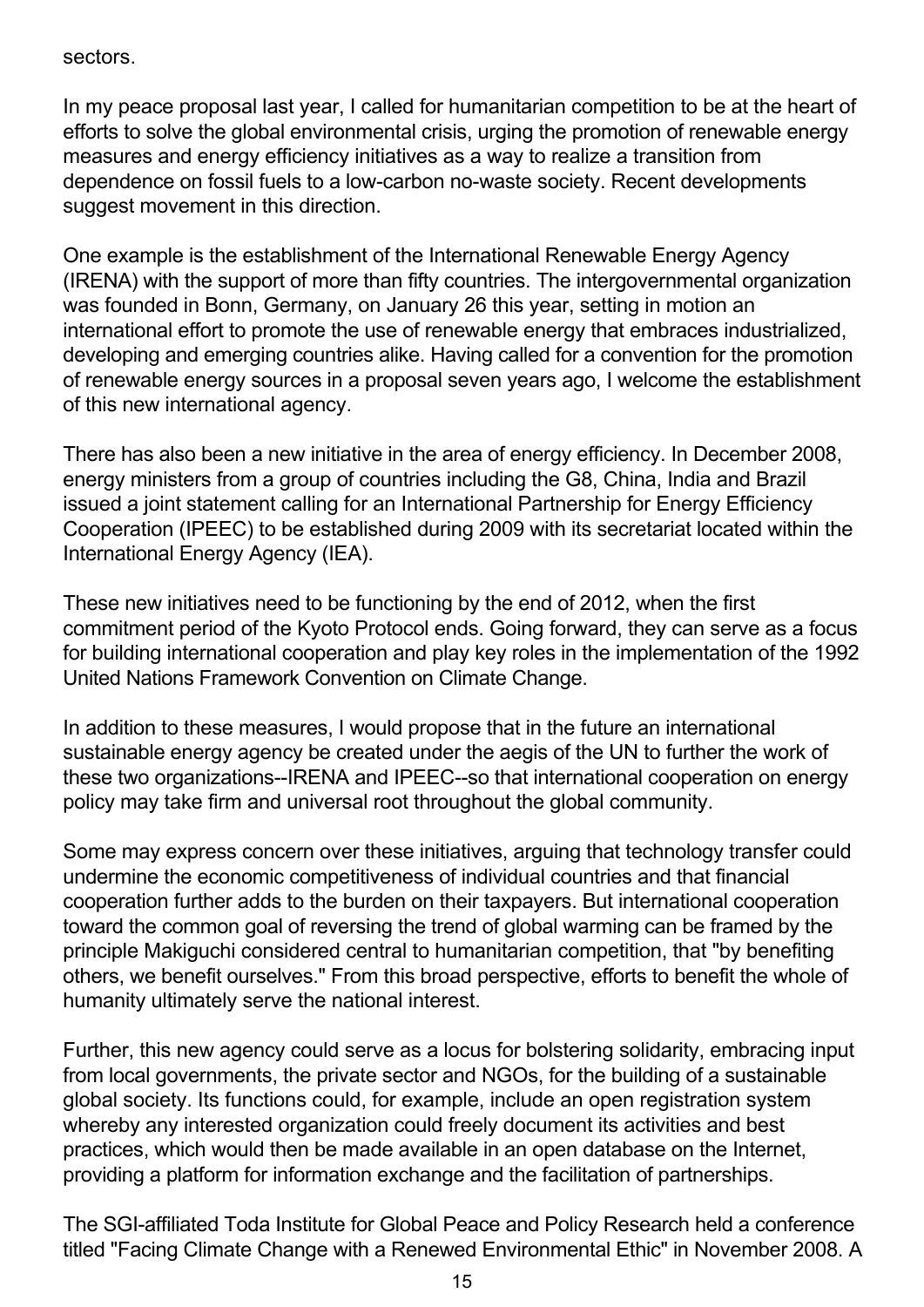focal point was the need to form a synergistic alliance among governments, the private sector and civil society based on a shared sense of responsibility to future generations. The conference also underlined the importance of gaining the broad-based support and active participation of the public in such an alliance.

Since 2002, the SGI has held the exhibition "Seeds of Change: The Earth Charter and Human Potential," developed in collaboration with the Earth Charter Initiative, in twenty countries and eight languages. The SGI has also organized environmental activities such as afforestation projects in several countries working with other like-minded organizations. While each individual environmental initiative has a great significance of its own, collaborative efforts generate important multiplier effects.

The UN Decade of Education for Sustainable Development reaches its midpoint this year, a fact that highlights the need for ordinary citizens to become even more vigorously engaged in education and awareness-raising activities.

## Shared responsibility for development

The second pillar is the sharing of responsibility through international cooperation on global public goods, a key element of which would be the creation of a world food bank.

In my proposal last year, I referred to access to safe water as an integral element of promoting human development and human security. Likewise, securing stable food supplies is essential to sustaining human life and human dignity, and must be the starting point for all our efforts to combat poverty.

Starting in the fall of 2006, a sharp rise in grain prices led to simultaneous food crises in numerous countries around the world, pushing an additional 40 million people into hunger. It is estimated that 963 million people now suffer from malnutrition worldwide.

The further tragedy is that this is largely a man-made disaster resulting from market speculation and increased biofuel production. As a result of the U.S. subprime mortgage crisis, a huge volume of speculative capital poured into the grain market, causing a sharp rise in prices. The jump in grain prices also reflected a dramatic drop in grain production for food due to increased demand for biofuels as an energy source.

To ensure secure access to food for all the world's people, we need to design a mechanism to keep a certain amount of grain in reserve at all times as a global public good. These reserves could be distributed as emergency relief during a food crisis or released onto the market to stabilize prices.

I first called for the establishment of a world food bank in 1974, worried that national interests were taking precedence over humanitarian concerns in the response to global hunger and based on my conviction that life-sustaining commodities must not be politicized. Of course, it is vital for any country to guarantee stable supplies of food for its own people, but this should not be achieved at the expense of other countries. What we need to establish is global food security.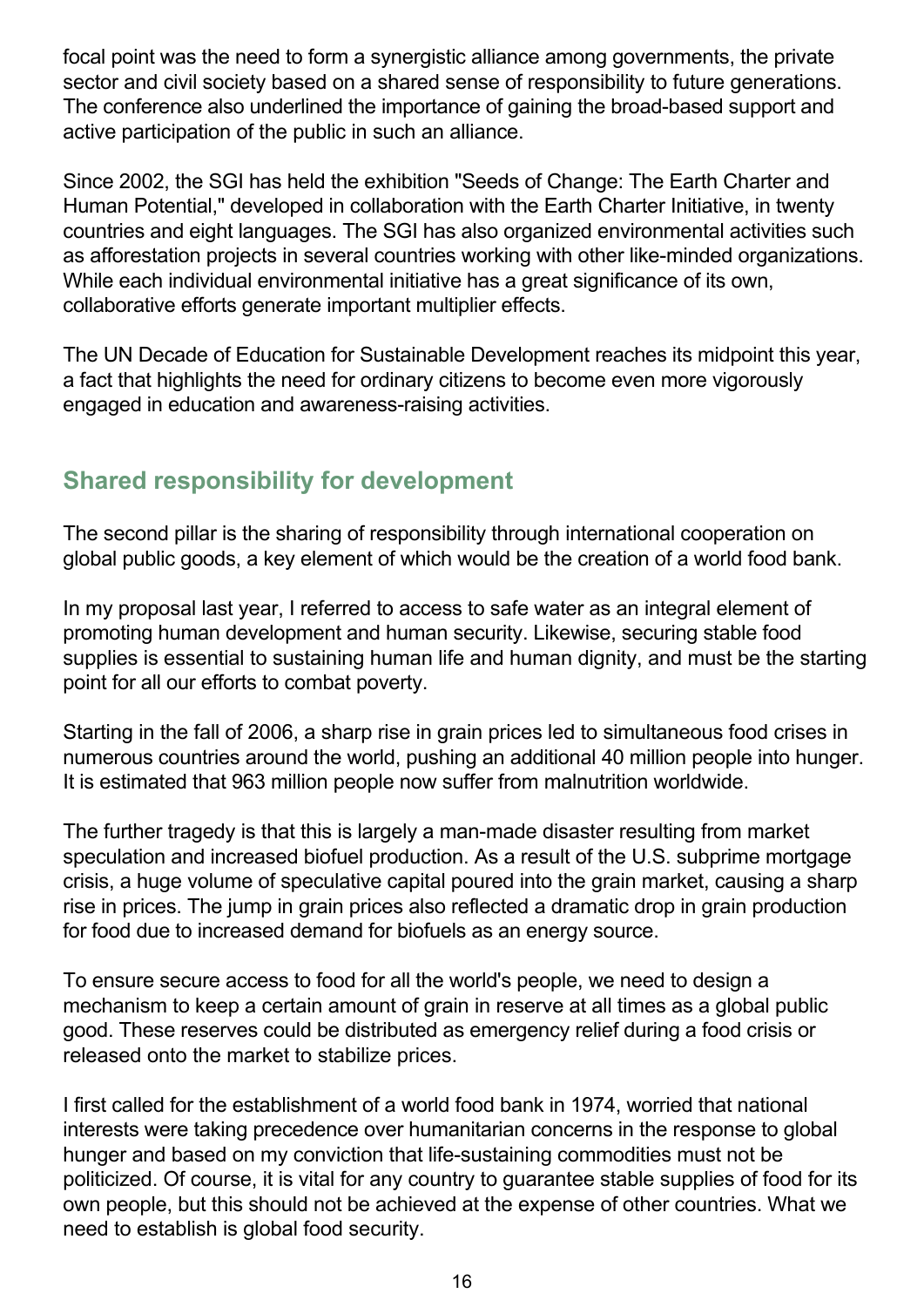The food crisis was one of the points discussed at the G8 Hokkaido Toyako Summit held in July 2008. In the G8 Leaders Statement on Global Food Security, they for the first time undertook to "explore options on a coordinated approach on stock management, including the pros and cons of building a 'virtual' internationally coordinated reserve system for humanitarian purposes." [\[29\]](#page-25-0) Prior to the G8 summit, World Bank President Robert Zoellick called on the G8 leaders to study the value of establishing such a reserve system. [\[30\]](#page-25-0) The time has come to move forward with these initiatives.

I also would like to call for the expanded use of innovative financing mechanisms such as international solidarity levies to raise funds toward overcoming poverty and improving health care and sanitation in line with the UN Millennium Development Goals (MDGs). The effort to develop innovative funding mechanisms can be thought of as a type of humanitarian competition, as various states constructively vie with one another to develop the most effective ideas and proposals.

The idea of such innovative financing mechanisms initially gained prominence at the first International Conference on Financing for Development in Monterrey, Mexico, in 2002, and since then several new mechanisms have been introduced, mainly in health-related fields.

Among already established mechanisms of this kind are the International Finance Facility for Immunization (IFFIm) to support programs that save millions of lives, and the Air Ticket Levy to help provide funds for the treatment of such infectious diseases as HIV/AIDS, malaria and tuberculosis. Interest in these mechanisms has continued to grow, to the point that more than fifty countries participated in the launch of the Leading Group on Solidarity Levies to Fund Development in 2006.

Possibilities for other mechanisms such as a currency transaction tax and a carbon tax are currently being explored. It is hoped that many more states will actively become involved. Such funding is essential to the humanitarian imperatives of the twenty-first century, which demand cooperation on a global scale equivalent to the Marshall Plan of the twentieth.

There is an urgent need to energize preparatory discussions toward the Fourth UN Conference on the Least Developed Countries scheduled for 2011 and to build momentum toward the achievement of the MDGs. And we must construct tightly knit safety net systems to protect the most vulnerable members of global society beyond 2015, the target date for the MDGs.

"The bottom billion" [\[31\]-](#page-25-0)-the poorest of the poor in fifty-eight countries, who have long been left behind by global economic growth--were one focus of debate at the UN last year. The stark disparity in the value of human life and dignity, virtually predetermined by where one is born, is an unconscionable injustice in global society that must be corrected.

If we are to lay any claim to human dignity--to manifest the feelings of compassion that Jean-Jacques Rousseau (1712-78) assures us were at the heart of even the earliest human communities--we must take steps to remedy this situation.

Nobel laureate in economics Amartya Sen has astutely pointed out that "[P]overty must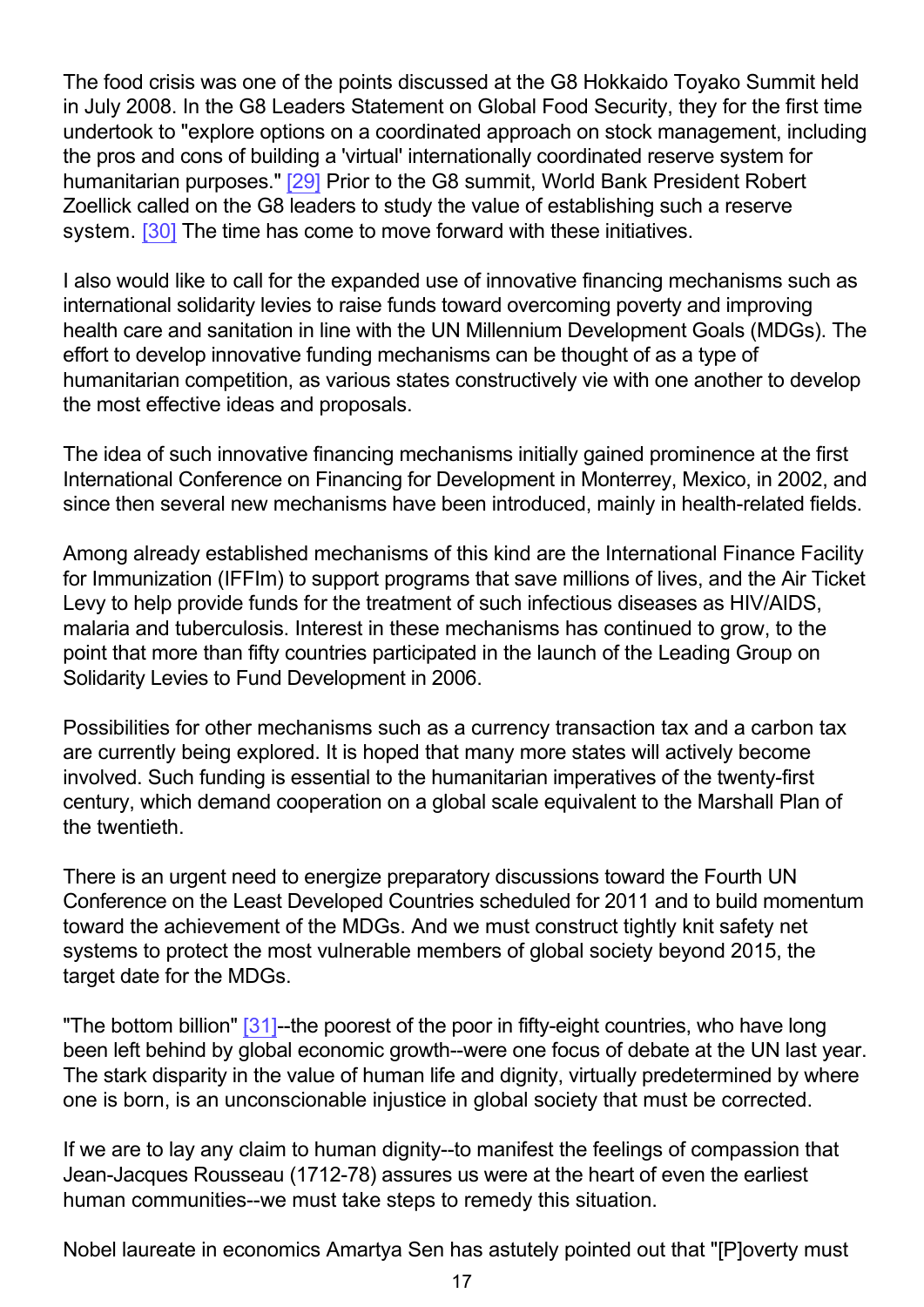be seen as the deprivation of basic capabilities rather than merely as lowness of incomes." [\[32\]](#page-25-0) For people in the bottom billion, what is urgently needed is the kind of support from the international community that will empower them to take steps out of difficult and often degrading circumstances.

Japan was able to make a rapid and remarkable recovery from the devastation of defeat in World War II. It is my earnest hope that Japan will put this experience to good use, demonstrating active leadership in the effort to establish, as a global common good for the twenty-first century, the right of all people to live in peace and humane conditions.

### Shared efforts for nuclear abolition

The third pillar I would like to discuss is the creation of international frameworks that facilitate the sharing of efforts for peace toward the abolition of nuclear arms.

I would first like to urge the U.S. and Russia, which between them account for 95 percent of the world's nuclear arsenal, to immediately resume bilateral talks on nuclear disarmament.

We must always bear in mind the fact that the Nuclear Non-Proliferation Treaty (NPT) does not give the five nuclear-weapon states the right to retain their "special" status indefinitely.

Regarding the significance of Article VI of the NPT, which sets out the obligation for good faith negotiations leading to nuclear disarmament, I would like to quote remarks made last year by Judge Mohammed Bedjaoui, who served as the presiding judge on the International Court of Justice (ICJ) when the court issued its advisory opinion on the legality of the threat or use of nuclear weapons in 1996.

Good faith is a fundamental principle of international law, without which all international law would collapse. [\[33\]](#page-25-0)

Good faith requires each state party to take, individually and in concert with every other state, whether or not party to the NPT, all positive measures likely to bring the international community closer to the purpose of the NPT, nuclear disarmament. [\[34\]](#page-25-0)

The credibility of the NPT depends ultimately on the good faith actions of the nuclearweapon states. And thus, to use the words of Judge Bedjaoui, "A manifestly unjustified breaking off of negotiations is radically incompatible with good faith." [\[35\]](#page-25-0)

For two consecutive years, former secretary of state Henry Kissinger and other prominent U.S. political figures have been calling for a world free of nuclear weapons, and there has been increasingly active discussion within the nuclear-weapon states themselves regarding nuclear disarmament.

During his presidential campaign last year, then-Senator Obama stated: "[W]e need to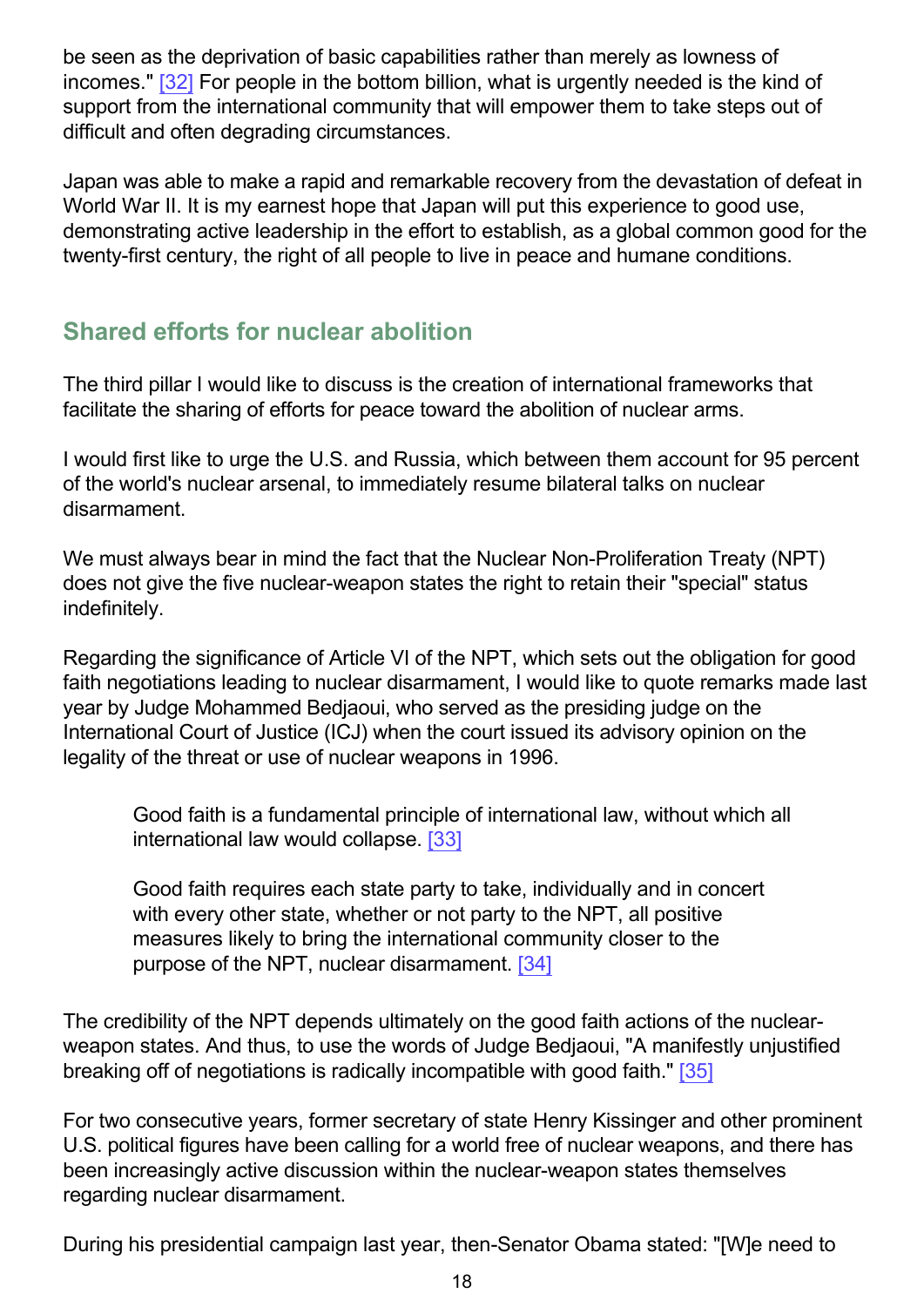work with Russia to take U.S. and Russian ballistic missiles off hair-trigger alert; to dramatically reduce the stockpiles of our nuclear weapons and material...." [\[36\]](#page-25-0)

As for Russia, President Dmitry Medvedev has stressed the "exceptional importance" [\[37\]](#page-25-0) his government places on concluding a new, legally binding Russian-American agreement to replace the START 1 (Strategic Arms Reduction Treaty) that expires in December 2009. Prime Minister Vladimir Putin also expressed his support for nuclear disarmament by stating: "We should close this Pandora's Box." [\[38\]](#page-25-0)

We cannot afford to waste this momentum. I call for the prompt holding of a U.S.-Russia summit to discuss bold new nuclear arms reductions. If the two nations could reach a basic agreement, this would clearly demonstrate to the world their commitment to disarmament ahead of the 2010 NPT Review Conference.

In concrete terms, the two countries need to conclude a new nuclear disarmament treaty that will make far deeper cuts than those realized by START 1--working, for example, from proposals floated by the Russians in 2000 for mutual reductions in strategic arsenals to around the 1,000-warhead level.

In addition, the two countries should make immediate efforts to address long-pending issues such as U.S. ratification of the Comprehensive Nuclear Test Ban Treaty (CTBT) and the initiation of talks on a Fissile Material Cut-off Treaty (FMCT).

Then, building on a U.S.-Russia consensus, a five-state summit for nuclear disarmament, including the other nuclear-weapon states and the UN Secretary-General, should be convened regularly to start drawing up a roadmap of specific measures to fulfill their disarmament obligations under Article VI of the NPT.

Only when the nuclear-weapon states firmly set into motion good faith efforts toward disarmament will it be possible to obtain commitments from countries outside of the NPT framework on freezing nuclear weapon development programs and embarking on disarmament.

A parallel challenge that needs to be pursued is that of a Nuclear Weapons Convention (NWC), which would comprehensively prohibit the development, testing, manufacture, possession, transfer, use and threat of use of nuclear weapons. A Model Nuclear Weapons Convention was drafted through the initiative of NGOs and submitted to the UN by Costa Rica in 1997; a revised version was circulated as a UN document in 2007. Last year, UN Secretary-General Ban Ki-moon added his voice, urging governments to consider an NWC.

The policy of deterrence, to which the nuclear-weapon states continue to cling, has served as a justification for other states to seek nuclear weapons capability; it is vital to establish international norms that prohibit nuclear arms with no exception for any state.

My mentor Josei Toda (1900-58), the second president of the Soka Gakkai, condemned anyone who would use nuclear weapons, irrespective of nationality, in his declaration calling for the abolition of nuclear weapons issued in September 1957, the year before his passing. He perceived the national egoism that underlies the drive to possess nuclear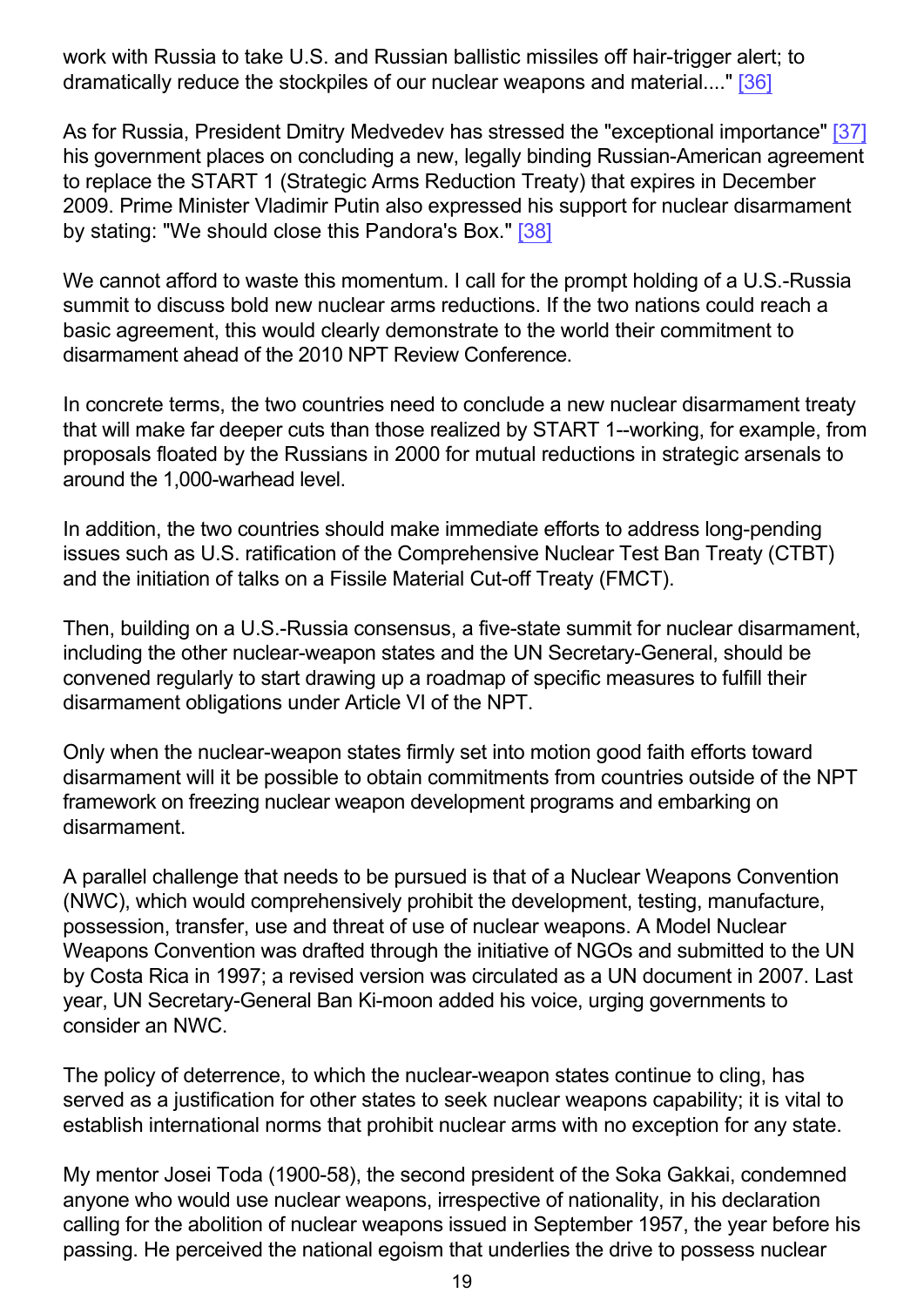weapons as a dire threat to the future of humankind.

Concerns have been voiced that it will be difficult to obtain the participation of the nuclearweapon states in an NWC, and that without this it would lack all substance. There is room for hope, however, as some governments, India and the United Kingdom among them, have now officially acknowledged, although with various conditions and reservations, the need to eliminate nuclear weapons.

### U.K. and Indian Statements on Nuclear Weapons

At the Chamber of Commence in Delhi, India, on January 21, 2008, Prime Minister Gordon Brown of the U.K. stated, "we must send a powerful signal to all members of the international community that the race for more and bigger stockpiles of nuclear destruction is over." Prime Minister Brown pledged: "We will be at the forefront of the international campaign to accelerate disarmament amongst possessor states, to prevent proliferation to new states and to ultimately achieve a world that is free from nuclear weapons."

Similarly, on June 9, 2008, in New Delhi, Indian Prime Minister Manmohan Singh made a statement at the International Conference on "Towards a World Free of Nuclear Weapons," declaring that "India has no intention to engage in an arms race with anyone," and that "India is fully committed to nuclear disarmament that is global, universal and nondiscriminatory in nature."

Despite the fact that it has yet to enter into force, the CTBT has led even states not party to the treaty to announce a moratorium on nuclear testing. Likewise, an NWC could function as an international norm exerting substantial influence on the behavior of the nuclear-weapon states.

Even if the nuclear-weapon states find it impossible to enter into immediate negotiations for an NWC, they can take actions on a regional basis that demonstrate a good faith adherence to the trend toward the outlawing of nuclear weapons. To this end, they could, for example, complete ratification of all outstanding protocols to Nuclear-Weapon-Free Zone (NWFZ) Treaties, and start addressing the establishment of an Arctic NWFZ, as I called for in my 2008 peace proposal.

Public support for nuclear abolition is gathering momentum. A poll conducted last year in twenty-one countries, including the nuclear-weapon states, showed that on average 76 percent of respondents favored an international agreement to eliminate all nuclear weapons. [\[39\]](#page-25-0)

Drawing on the experience of the initiatives taken by civil society in the campaigns for the Mine Ban Treaty and the Convention on Cluster Munitions, which opened a new chapter in the history of disarmament treaties, the calls for an NWC provide the opportunity for the people of the world to join in solidarity to lay siege to the very concept of nuclear weapons.

It was a surge in international public opinion against cluster munitions, a singularly inhumane class of weapons, that led to the adoption of the convention banning them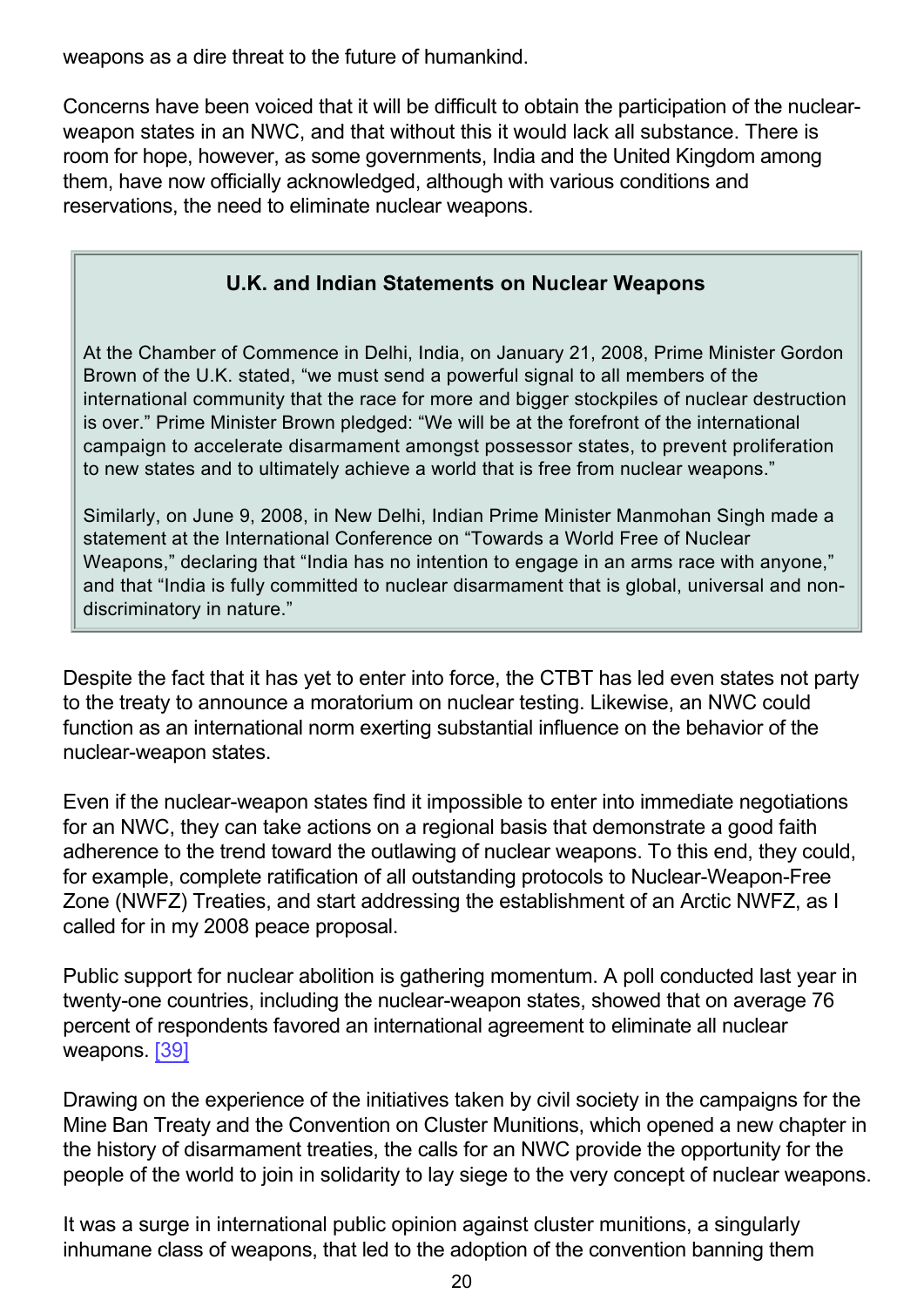within an exceptionally short period of time last year. Nuclear arms are the most inhumane of all weapons; once again, the humanitarian imperative must prevail over the militarist principle.

With former U.S. President Jimmy Carter and former Soviet leader Mikhail Gorbachev among its signatories, Global Zero, a campaign to eliminate nuclear weapons worldwide, was launched in Paris in December 2008. Rooted in the awareness that the broad-based mobilization of international public opinion is essential if a world free of nuclear weapons is to be realized, the campaign is planning to convene a World Summit in January 2010, bringing together political and civil society leaders.

As a long-time advocate of disarmament summitry, I hope for a successful outcome. The Global Zero World Summit and the NPT Review Conference to be held next year can serve as a springboard for negotiations toward an NWC.

When I conducted a dialogue with the British historian Dr. Arnold J. Toynbee (1889-1975), I was deeply impressed by his statement that the crucial elements required for the resolution of the nuclear issue are powerful initiatives on the part of people and a "selfimposed veto" [\[40\]](#page-25-0) on the possession of nuclear weapons on the part of governments.

An NWC would express and embody this self-imposed veto. Nuclear weapons epitomize an absolute evil that threatens humankind's right to live; they are incompatible with the interests not only of national security but of human security--the pursuit of peace and dignity for all people on Earth. This conviction must form the foundation for a Nuclear Weapons Convention.

I am convinced that such steps are indispensable to bringing to meaningful fruition the global sharing of efforts for peace--a commitment never to build one's peace and security upon the terror and misery of others.

There is continuing concern about the nuclear programs of Iran and North Korea, and I believe that we must make tenacious efforts to reduce tensions and build confidence in their respective regions in order to put an end to the destructive spirals of threat and mistrust.

With Josei Toda's declaration calling for the abolition of nuclear weapons as our guiding principle, members of the SGI have consistently engaged in efforts to encourage people to see the problem of nuclear weapons as their own. In 2007, which marked the fiftieth anniversary of his declaration, we launched the exhibition "From a Culture of Violence to a Culture of Peace: Transforming the Human Spirit" as one concrete step to promote a People's Decade for Nuclear Abolition. Toward the same end, the Soka Gakkai Women's Peace Committee has produced a five-language DVD documenting the experiences of atomic bomb survivors, "Testimonies of Hiroshima and Nagasaki: Women Speak Out for Peace."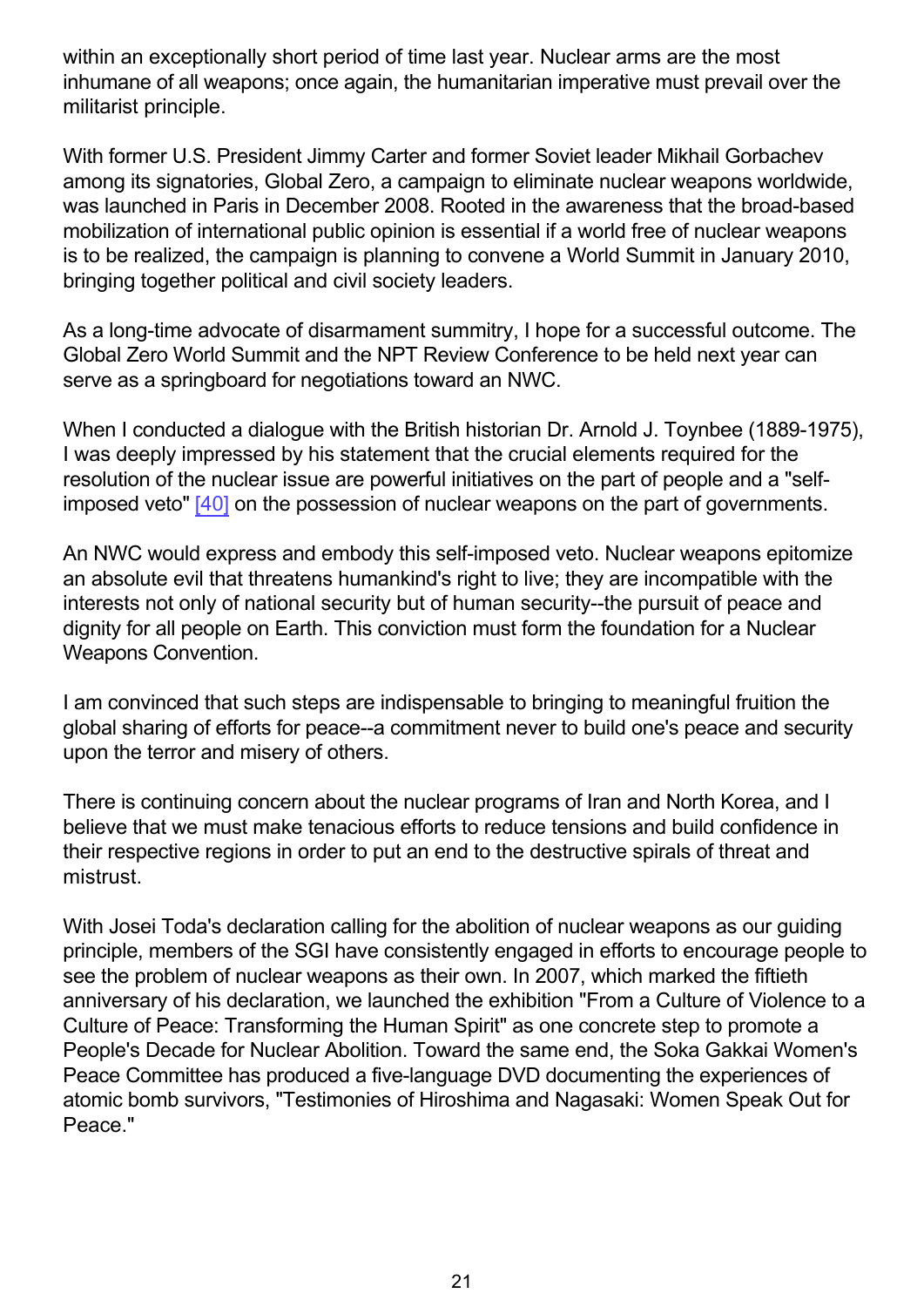The year 2010 will mark the 110th anniversary of the birth of Josei Toda; an NWC would give concrete expression to his call for nuclear abolition. Working closely with other NGOs such as International Physicians for the Prevention of Nuclear War (IPPNW), who have launched the International Campaign to Abolish Nuclear Weapons (ICAN), we are determined to galvanize global public opinion toward the adoption of an NWC, with particular emphasis on activities initiated by women and young people.

## Envisioning the future

I would next like to make some proposals for strengthening the United Nations, which was created out of the experience of two world wars and must serve as the hub of humanity's common struggle to address the global problems I have discussed here.

*The Parliament of Man: The Past, Present, and Future of the United Nations* by the historian Paul Kennedy is a remarkable work that depicts what the world organization really stands for, illuminating its six decades of history. I was particularly struck by the fact that the history of the UN is narrated not just as one facet of

#### People's Decade for Nuclear Abolition

With the motto, "Act to make a difference!" the People's Decade for Nuclear Abolition aims to raise public awareness about the realities of nuclear weapons and to provide a platform for people, especially youth, to take concrete action to rid the world of these heinous weapons. As the first step toward empowerment is awareness and knowledge, the Decade promotes three things: 1) Learn about the reality of nuclear weapons; 2) Reflect on means to abolish them; 3) Empower individuals to engage in dialogue and take action. Through its resource of educational tools, the Decade hopes to build a network of people around the world committed to creating a culture of peace.

For more information, visit: *www.peoplesdecade.org* (site opens on April 2).

international politics, but as "a story of human beings groping toward a common end, a future of mutual dignity, prosperity, and tolerance through shared control of international instruments." [\[41\]](#page-25-0)

In other words, what Kennedy offers is a contemporary history of humankind with the UN as the pivot. I would go even further and say that this can be understood as a history of humanitarian competition--with all its challenges and tribulations--in pursuit of the realization of the ideals of the UN Charter.

The key question facing the UN as it seeks to fulfill the mission mandated in its Charter is, according to Kennedy: "Can we modify our fears and egoisms to the common good and our own long-term advantage? Much of the history of the twenty-first century may depend on our collective response to that challenge." [\[42\]](#page-25-0)

When we consider the future of the UN from this perspective, the key issue is to build a robust partnership with civil society which would be a source of support and empowerment for generations to come.

As a step toward that goal, I would like to call for the creation of a post of under-secretarygeneral for civil society relations. This should be a permanent post specifically dedicated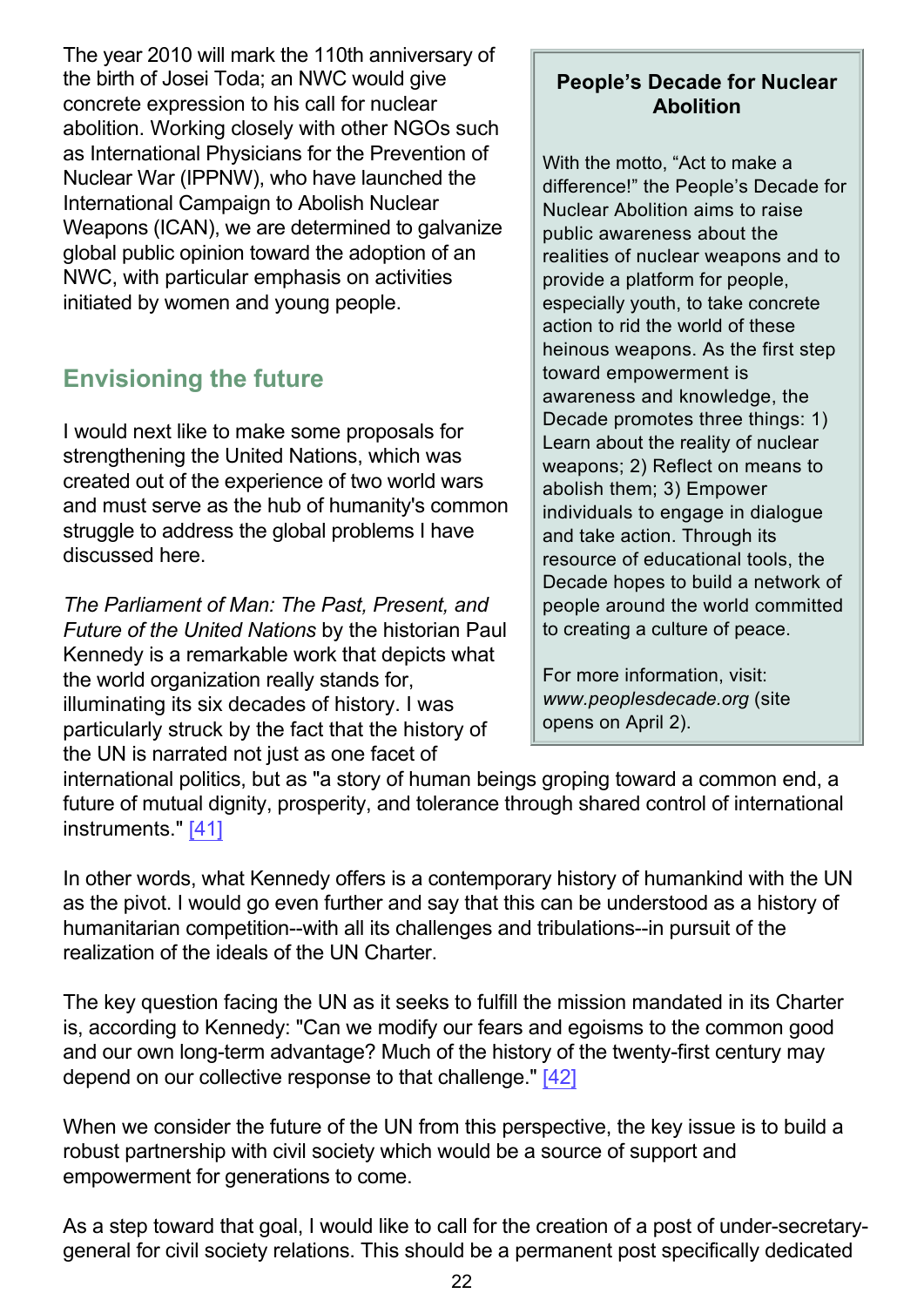general for civil society relations. This should be a permanent post specifically dedicated be a permanent pos<br>This should be a permanent post specifically dedicated be a permanent post specifically dedicated be a permane to enhancing the standing of NGOs within the UN system and the promotion of partnership with them. The under-secretary-general could, for example, participate in deliberations on primary UN themes such as peace and security, economic and social affairs, development and cooperation, humanitarian affairs and human rights to ensure that the views and concerns of civil society are represented.

A similar proposal was made by the Panel of Eminent Persons on United Nations-Civil Society Relations chaired by the former Brazilian president Fernando Henrique Cardoso in 2004. As the panel's report stressed, "Civil society is now so vital to the United Nations that engaging with it well is a necessity, not an option." [\[43\]](#page-25-0) It is crucial that NGOs not be confined to the role of observers, but be recognized as indispensable partners in the work of the UN. The importance of their contributions is likely only to grow as the twenty-first century progresses.

We cannot allow the opening words of the UN Charter "We, the peoples..." to be a mere rhetorical flourish but must work to bring about a UN in which the concerns and lives of real people are always central. These reforms would constitute a step toward that goal.

Another proposal I wish to make is for the creation of an office of global visioning within the UN Secretariat in order to enable the international body to project and anticipate future trends and developments and focus its energies on these.

Commenting on a lecture I delivered on the theme of soft power at Harvard University in 1991, economist Dr. Kenneth E. Boulding (1910-93) noted the power of legitimacy in realizing integration. [\[44\]](#page-25-0) Elsewhere he observed that while nation states derive their legitimacy from past glories, the UN must seek legitimacy in the vision it offers for humanity's future.

Constrained in part by its nature as an intergovernmental body, the UN has tended to react only after problems have arisen. Former UN under-secretary-general Anwarul K. Chowdhury, with whom I am currently engaged in a dialogue, has also expressed his concern that the UN lacks a section dedicated to anticipating the challenges that will confront humankind in the future.

I fully concur. It is essential that the UN be equipped with an organizational unit with thinktank functions capable of offering future-oriented vision and action strategies based on what the world will look like fifty or a hundred years from now. I would like to stress that ample attention should be paid to reflecting women's perspectives and the voices of young people in the operations of such a unit, and discussions should always have a focus on the empowerment of youth and children.

Strengthening of the UN has been one of the consistent research themes of the Toda Institute for Global Peace and Policy Research since I established it in 1996, the year after the fiftieth anniversary of the founding of the UN. The Toda Institute will continue to develop research programs and activities that support the UN in this key function of identifying trends and developing a clear outlook for the human future.

Similarly, the Boston Research Center for the 21st Century and the Institute of Oriental Philosophy will continue their efforts to pool the wisdom of humanity through active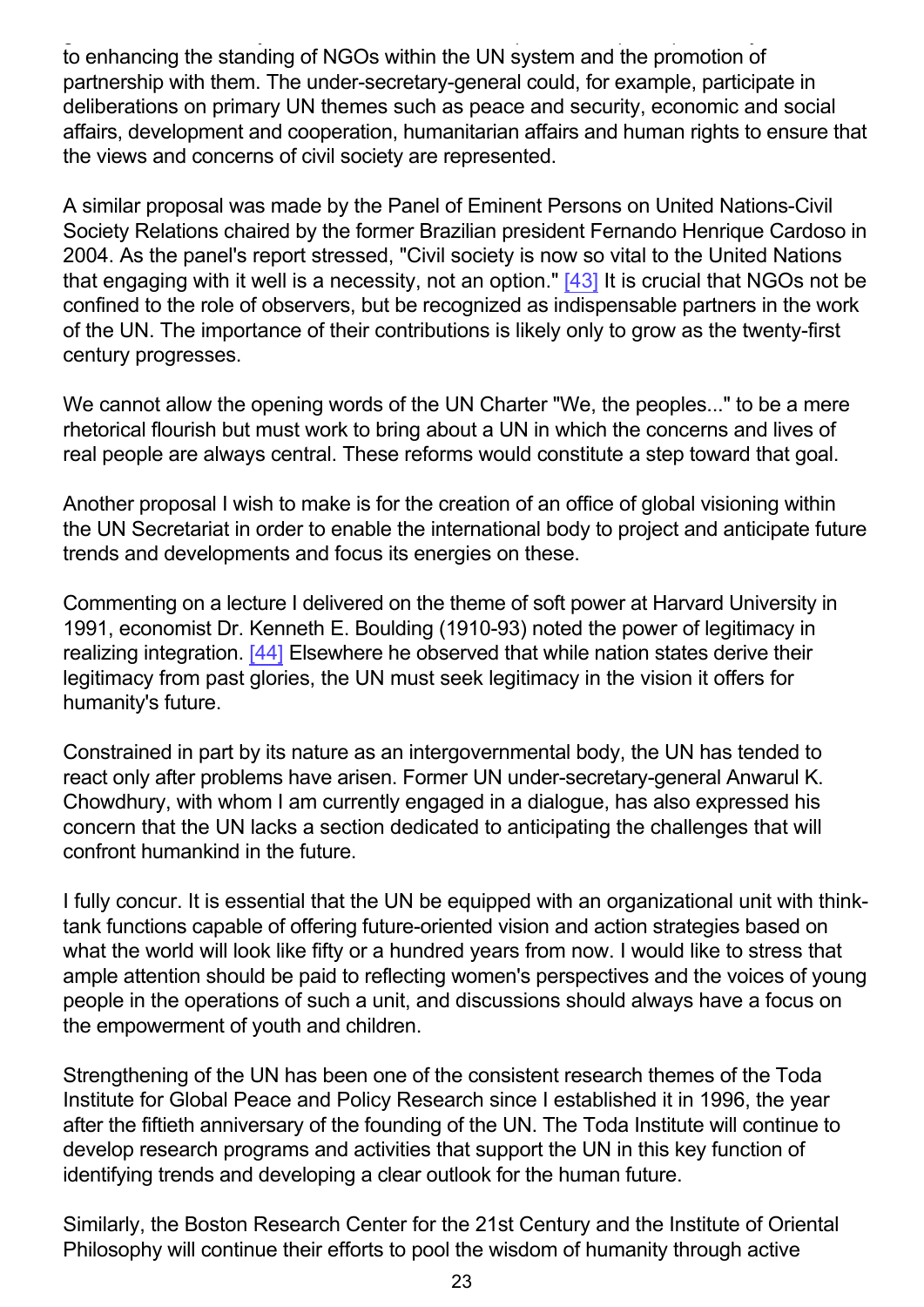promotion of dialogue among religions and civilizations toward the resolution of issues that rank high on the UN's agenda.

Even when the challenges confronting us seem overwhelmingly difficult, the first step must be dialogue. Grounded in a faith in our shared humanity, frank discourse can transcend all differences of background, values and perspectives.

Dialogue has been at the very heart of the UN since its inception. According to Paul Kennedy, the UN was from the start likened to a three-legged stool: the first leg represented measures to guarantee international security, the second leg improvement of economic conditions globally, and the third leg enhancement of understanding among the world's peoples. He stresses, "[H]owever strongly the first two legs were constructed, the system would fold--would collapse--if it did not produce ways of improving political and cultural understandings among peoples." [\[45\]](#page-25-0)

Enhancing mutual understanding remains an urgent challenge today. The UN designated this year as the International Year of Reconciliation, and 2010 the International Year for the Rapprochement of Cultures. This attests to the degree to which the UN values tolerance and dialogue as indispensable to truth and justice.

Such efforts are needed now more than ever, given the number of critical problems the world is facing. In addition to the recent bloodshed in Gaza and other complex conflicts such as those in Sudan and the Democratic Republic of the Congo, globally the numbers of refugees and internally displaced persons (IDPs) continue to rise, and the threat of terror remains undiminished.

While the UN must play a leading role in tackling these entrenched problems, cooperation among states and tenacious diplomatic efforts are also crucial.

At the most fundamental level, we must take initiatives to disrupt the cycle of violence and hatred and, in its place, build a robust and pervasive culture of peace. We must ensure that every individual can enjoy in full the right to live in peace and dignity. For only this will serve as a solid safeguard for the world of the twenty-first century.

### Dialogue: a source of new creativity

Dialogue presents infinite possibilities; it is a challenge that can be taken up by anyone- any time--in order to realize the transformation from a culture of violence to a culture of peace.

It was based on this belief in the power of dialogue that, during the period 1974-75 as Cold War hostilities were intensifying, I made successive trips to China, the Soviet Union and the United States. As a concerned private citizen, I met with top-level leaders in each country in an effort to reduce and defuse tensions. Since that time, I have sought to counteract the forces of division by building bridges of friendship and trust around the world.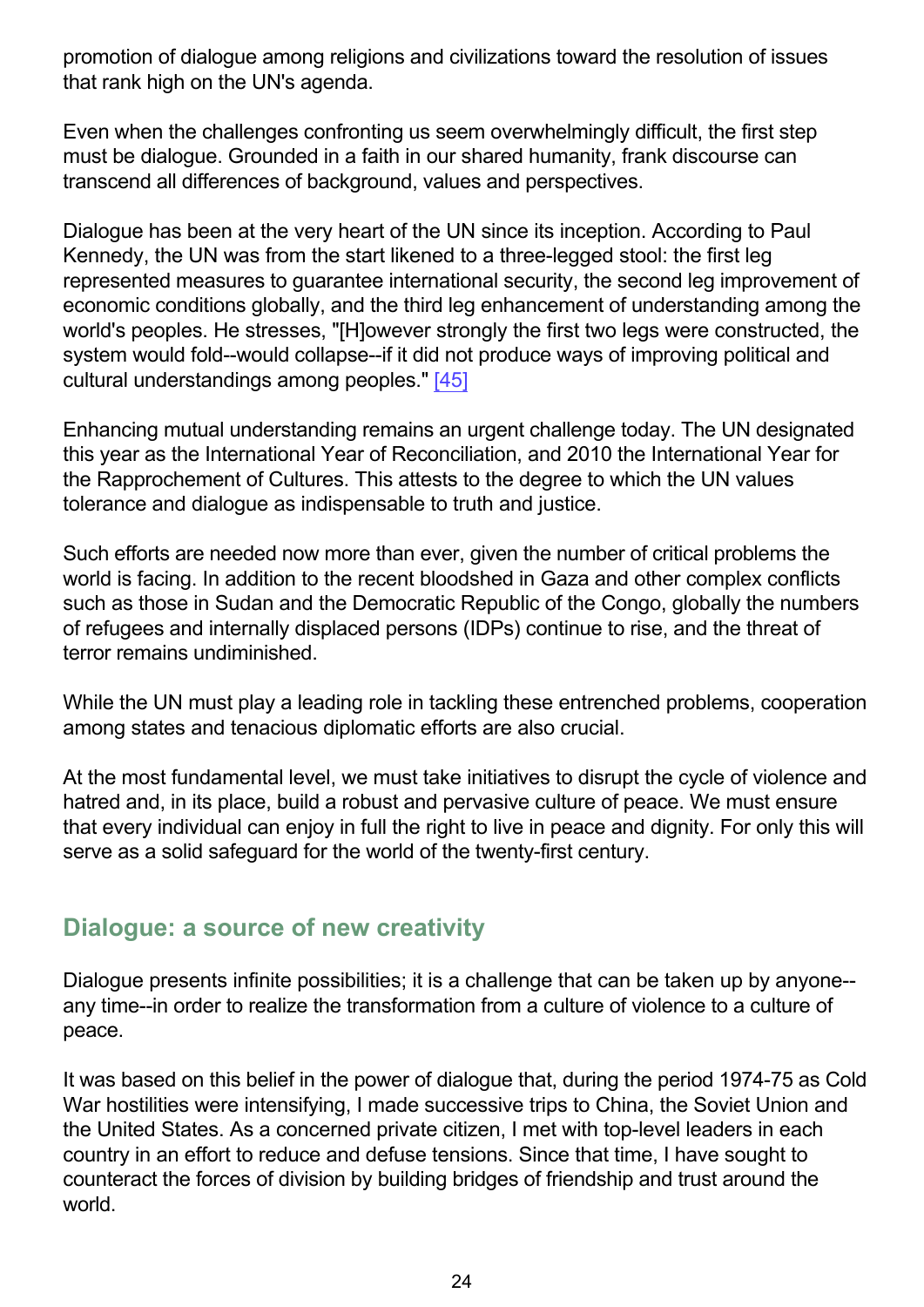Dr. Toynbee warmly encouraged me to pursue dialogue when I met with him in 1972 and 1973. Viewing human history in terms of "challenge and response" with a perspective spanning centuries or millennia, he focused on the possibilities of dialogue rooted in our shared humanity as the driving force for creating a new era.

Toynbee discussed the problem of human freedom in a lecture titled "Uniqueness and Recurrence in History" which he delivered in Japan in 1956. He noted that there appear to be laws governing the repetitive patterns in human history and extended this observation to the idea that civilizations have a life-cycle of approximately 800 years. However, he also emphatically asserted that certain human phenomena do not conform to such fixed patterns, concluding:

Of all human phenomena, the one for which no set pattern in fact exists is the field of encounter and contact between one personality and another. It is from such encounter and contact that truly new creativity arises. [\[46\]](#page-25-0)

If we allow ourselves to become confined within a certain ideology, ethnicity or religion- caught up in the kind of spirit of abstraction I discussed at the outset of this proposal--we will find ourselves at the mercy of the ebb and flow, stranded in the shallows of history, unable to make progress. In contrast, if we search beyond the arbitrary, surface labels and engage with each other as individuals in dialogue, generating spontaneous and intense interactions of heart and mind, we will be able to give rise to the "deeper, slower movements" [\[47\]](#page-25-0) which Toynbee considered to ultimately shape human history.

With this conviction, I have actively pursued dialogue with leaders and thinkers in various fields. Refusing to be deterred by the barriers dividing people, I have traveled between sometimes antagonistic societies, seeking to open lines of dialogue and communication where none had existed. Out of the desire to share the lessons learned through these dialogues as widely as possible, many of them have been published in book form (fifty thus far, with another twenty in preparation).

The Soka Gakkai was born in 1930, in the midst of global crisis. The SGI was launched in 1975, also a time of crisis. Since then, we have consistently promoted initiatives to support the UN and have engaged in steadfast efforts, as contributing members of our respective societies, to build a culture of peace through grassroots dialogue. These efforts draw inspiration from Tsunesaburo Makiguchi's vision of humanitarian competition and Josei Toda's frequently voiced call to eliminate misery from the face of the planet.

Bound by a shared commitment to humanism and the greater good, our citizens' network has now expanded to 192 countries and territories around the world. The prospect Josei Toda shared with me in the course of our interactions--that the Soka Gakkai would develop into a magnificent vehicle for nurturing and empowering people--is steadily becoming a reality.

Aiming toward the eightieth anniversary of the Soka Gakkai and the thirty-fifth anniversary of the SGI in 2010, we are determined to continue working in solidarity with people of good will everywhere toward the goal of a new era of peace and human flourishing.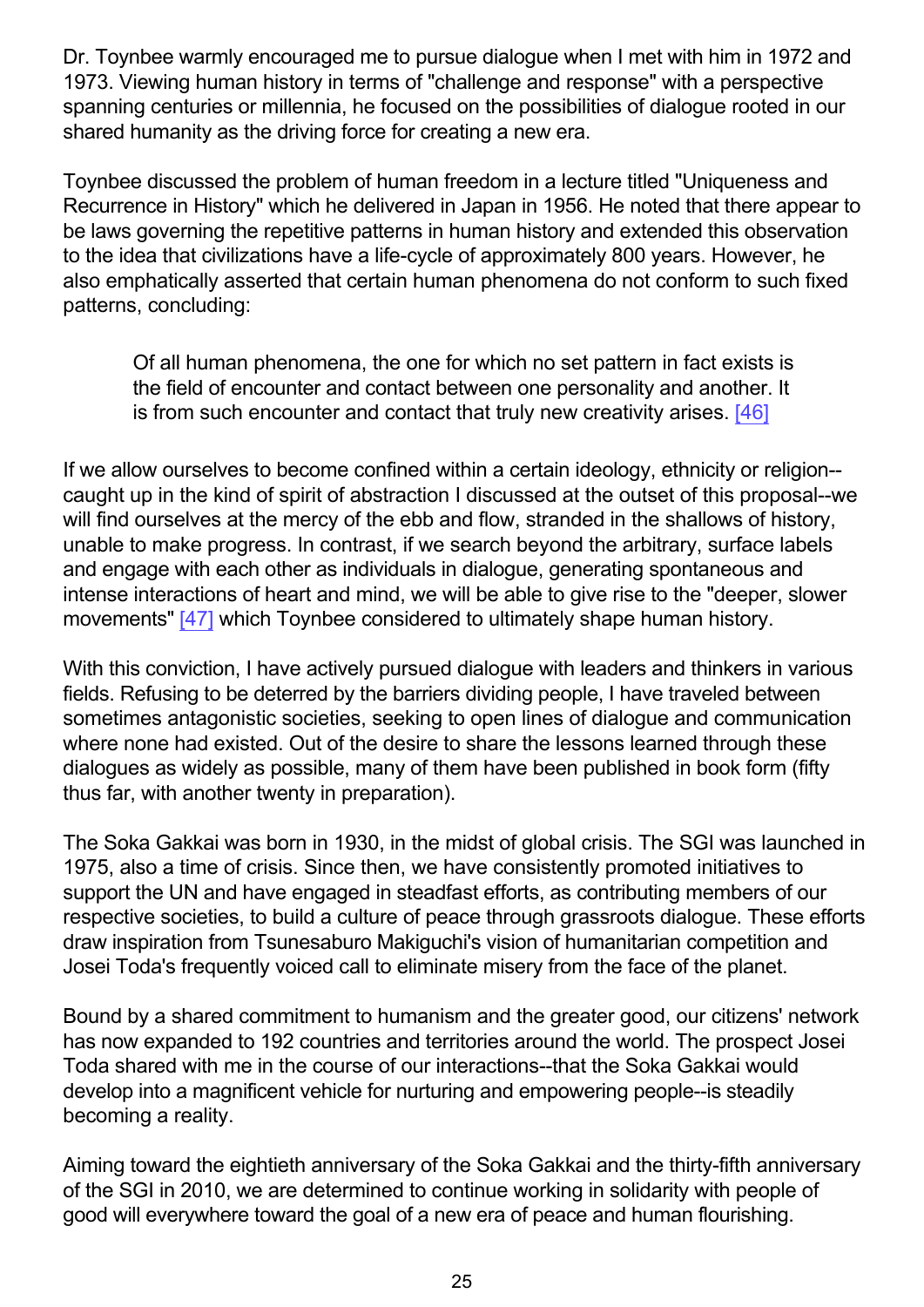### <span id="page-25-0"></span>Notes

- 1 Iwai, "*Shihonshugi*."
- 2 Marcel, *Man Against Mass Society*, 117.
- 3 Ibid., 116.
- 4 Ibid., 116.
- 5 Ibid., 3.
- 6 Ibid., 1.
- 7 Ortega y Gasset, *Meditations*, 45.
- 8 Reich, *Supercapitalism*, 89.
- 9 Ibid., 56.
- 10 Marcel, *Man Against Mass Society*, 176.
- 11 Samuelson, "Great Expectations."
- 12 Aitmatov and Ikeda, *Oinaru tamashii no uta*, 81.
- 13 Attali, *Une brève histoire de l'avenir*, 9.
- 14 Weber, *Essays in Sociology*, 280.
- 15 Makiguchi, *Complete Works*, 2:399.
- 16 Nye, Soft Power, x.
- 17 Makiguchi, Complete Works, 2:399.
- 18 Ibid., 402.
- 19 Gorbachev and Ikeda, *Moral Lessons*, 3. (c.f. Chaliapin, *Man and Mask*, 292-93.)
- 20 Marcel, *Man Against Mass Society*, 199.
- 21 Dostoyevsky, *The Brothers Karamazov*, 309.
- 22 Nichiren, *Nichiren Daishonin*, 564.
- 23 Makiguchi, *Complete Works*, 1:28.
- 24 Ibid., 23.
- 25 Ibid., 17.
- 26 Ikeda, *A New Humanism*, 93. (c.f. Stancu, *Barefoot*, 266.)
- 27 Obama, "Inaugural Address."
- 28 Ban, "Fighting Climate Change," 23.
- 29 G8 Hokkaido Toyako Summit, "Global Food Security."
- 30 Zoellick, "Letter to Prime Minister."
- 31 Collier, *The Bottom Billion*.
- 32 Sen, *Development as Freedom*, 87.
- 33 Bedjaoui, "Steps Toward a Nuclear Weapons Convention," 17.
- 34 Ibid., 20.
- 35 Ibid., 21.
- 36 Obama, "New Strategy for a New World."
- 37 Medvedev, "Speech at World Policy Conference."
- 38 Timesonline, "Putin Tells Britain."
- 39 Global Zero, "100 International Leaders Launch."
- 40 Toynbee and Ikeda, *Choose Life*, 194.
- 41 Kennedy, *The Parliament of Man*, xv.
- 42 Ibid., xvii.
- 43 UN, "We the Peoples," 9.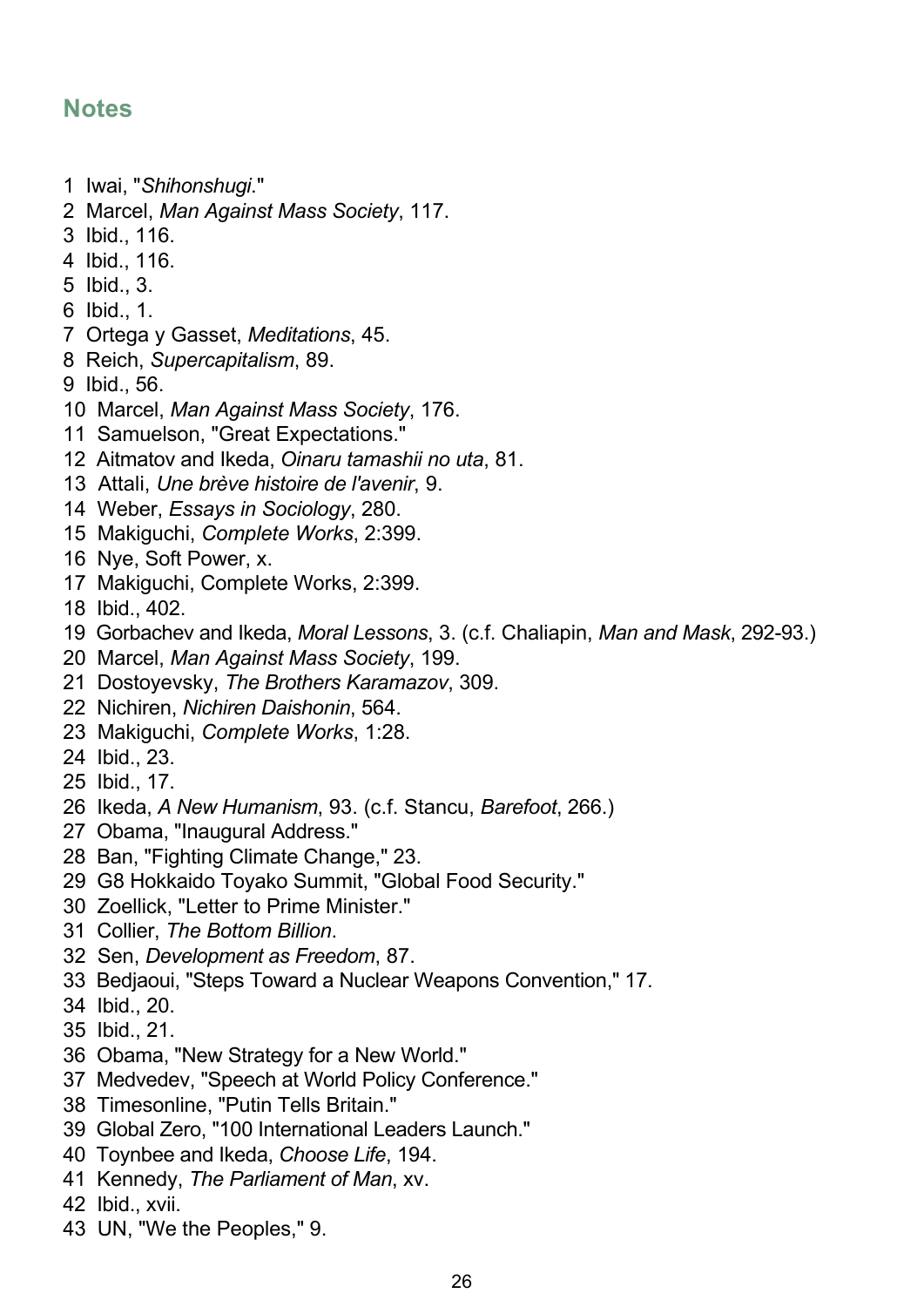- 44 Boulding, "*Chikyu runesansu*."
- 45 Kennedy, *The Parliament of Man*, 31-32.
- 46 Toynbee, *Rekishi no kyokun*, 79-80.
- 47 Toynbee, *Civilization on Trial*, 213.

### **Bibliography**

Aitmatov, Chingiz, and Daisaku Ikeda. 1991. *Oinaru tamashii no uta (jyo)* [Ode to the Grand Spirit, vol. 1]. Tokyo: Yomiuri Shimbunsha.

Attali, Jacques. 2006. *Une brève histoire de l'avenir* [A Brief History of the Future]. Paris: Fayard.

Ban, Ki-moon. 2007. "Human Development Report 2007/2008. Fighting Climate Change: Human Solidarity in a Divided World." http://hdr.undp.org/en/ media/HDR\_20072008\_EN\_Complete.pdf (accessed February 24, 2009).

Bedjaoui, Mohammed. 2008. "Steps Toward a Nuclear Weapons Convention: Exploring and Developing Legal and Political Aspects." http://www.gsinstitute.org/ pnnd/docs/NWC\_Bedjaoui.pdf (accessed February 24, 2009).

Boulding, Kenneth E. 1992. "*Chikyu runesansu no shinjidai e: 1.26 teigen ni omou* [Toward a New Era of Global Renaissance: Comments on Peace Proposal]." Seikyo Shimbun, March 4, p. 1.

Chaliapin, Fyodor. 1932. *Man and Mask: Forty Years in the Life of a Singer*. Trans. Phyllis Megroz. New York: Garden City Publishing.

Chowdhury, Anwarul K., and Daisaku Ikeda. 2008. *Atarashiki chikyu shakai no sozo e: Kokuren kaikaku to seinen no chikara* [Envisioning a New Global Society: UN Reform and the Power of Youth]. In *Ushio*. Tokyo: Ushio Shuppansha.

Collier, Paul. 2007. *The Bottom Billion: Why the Poorest Countries Are Failing and What Can Be Done About It*. New York: Oxford University Press.

Dostoyevsky, Fyodor. 2003. *The Brothers Karamazov*. London: Penguin Books.

FAO (Food and Agriculture Organization of the United Nations). 2009. "Number of Hungry People Rises to 963 Million." http://www.fao.org/news/story/en/ item/8836/icode/ (accessed February 24, 2009).

G8 Hokkaido Toyako Summit. 2008. "G8 Leaders Statement on Global Food Security." http://www.mofa.go.jp/policy/economy/summit/2008/doc/doc080709\_04\_en.html (accessed February 25, 2009).

Global Zero. 2008. "100 International Leaders Launch Global Zero Campaign to Eliminate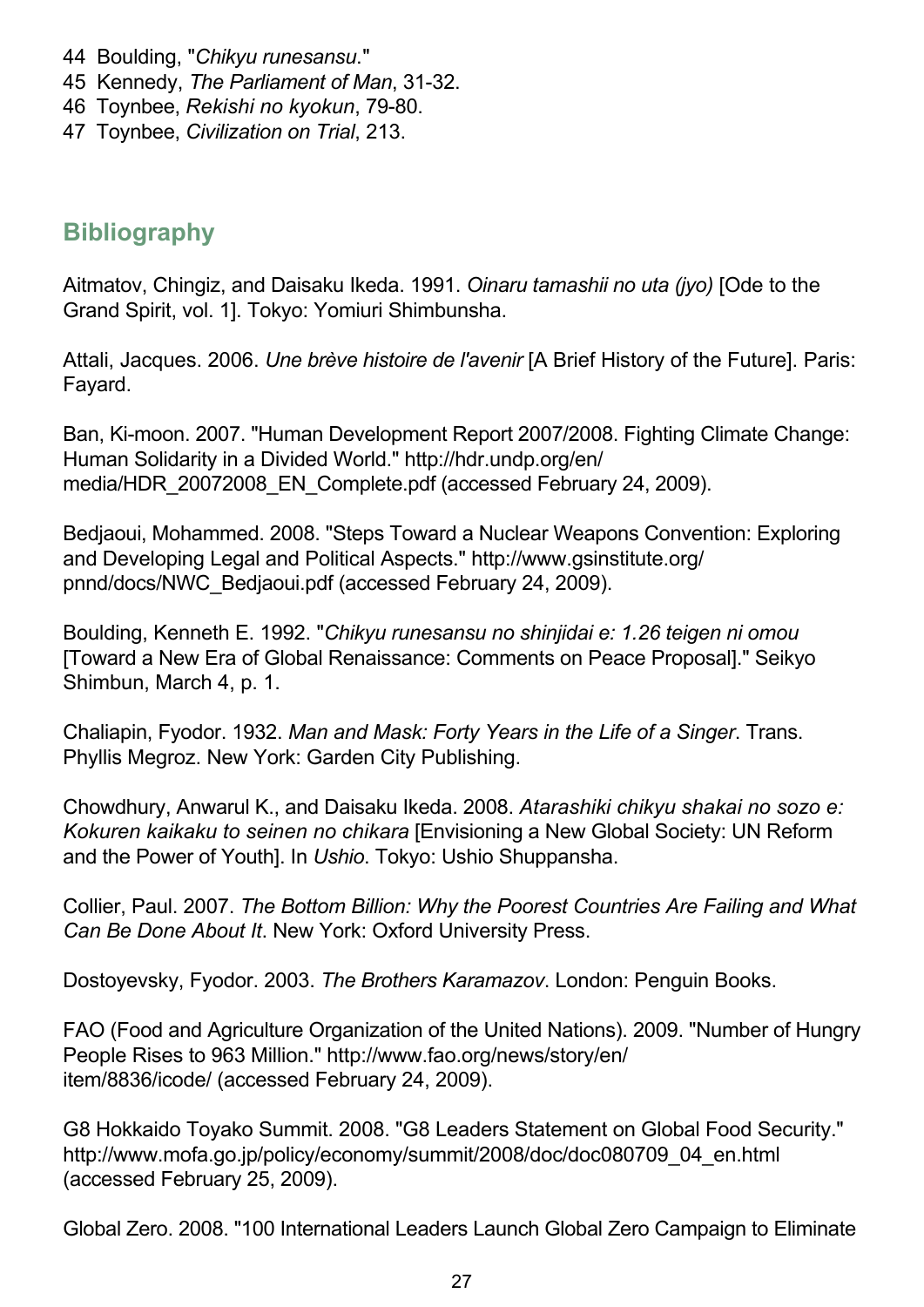Nuclear Weapons." http://www.globalzero.org/press-release (accessed February 26, 2009).

Gorbachev, Mikhail, and Daisaku Ikeda. 2005. *Moral Lessons of the Twentieth Century*. Trans. Richard L. Gage. London: I.B. Tauris.

Ikeda, Daisaku. 1996. "Crossroads of Civilization." In *A New Humanism: The University Addresses of Daisaku Ikeda*. New York: Weatherhill.

Iwai, Katsuhito. 2008. "*Shihonshugi wa honshitsuteki ni fuantei* [Global Financial Crisis Shows Inherent Instability of Capitalism]." *Asahi Shimbun*, October 17, p. 3.

Kennedy, Paul. 2007. *The Parliament of Man: The Past, Present, and Future of the United Nations*. New York: Vintage Books.

Makiguchi, Tsunesaburo. 1981-88. *Makiguchi Tsunesaburo zenshu* [The Complete Works of Tsunesaburo Makiguchi]. Tokyo: Daisan Bunmeisha.

Marcel, Gabriel. 1952. *Man Against Mass Society*. Trans. G. S. Fraser. Chicago: H. Regnery Co.

Medvedev, Dmitry. 2008. "Speech at World Policy Conference." http://www.kremlin.ru/ eng/text/speeches/2008/10/08/2159\_type82912type82914\_207457.shtml (accessed February 25, 2009).

Nichiren. 1952. *Nichiren Daishonin gosho zenshu* [The Complete Works of Nichiren Daishonin]. Ed. Nichiko Hori. Tokyo: Soka Gakkai.

NWC (Nuclear Weapons Convention). 2007. "Model Nuclear Weapons Convention." http://lcnp.org/mnwc/ (accessed March 10, 2009).

Nye, Joseph S., Jr. 2004. Soft Power: *The Means to Success in World Politics*. New York: Public Affairs.

Obama, Barack. 2008. "A New Strategy for a New World." http://my.barackobama.com/ page/content/newstrategy (accessed February 24, 2009)

----. 2009. "President Barack Obama's Inaugural Address." http://www.whitehouse. gov/blog/inaugural-address/ (accessed February 25, 2009).

Ortega y Gasset, José. 1961. *Meditations on Quixote*. Trans. Evelyn Rugg and Diego Marín. New York: Norton.

Reich, Robert B. 2007. *Supercapitalism: The Transformation of Business, Democracy, and Everyday Life*. New York: Alfred A. Knopf.

Samuelson, Robert J. 1996. "Great Expectations." *Newsweek*, January 8. http://www.newsweek.com/id/101195 (accessed February 19, 2009).